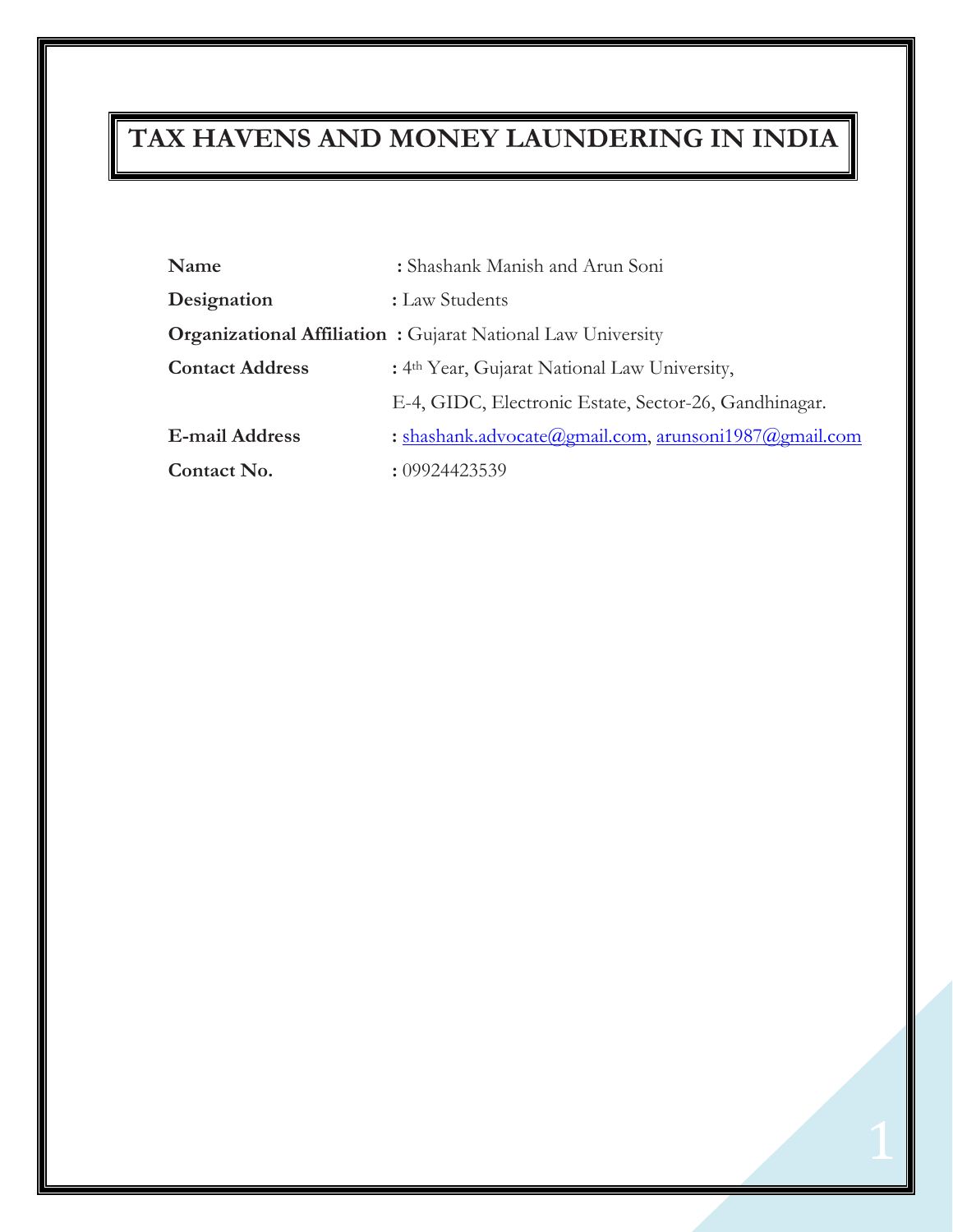#### **TAX HAVENS AND MONEY LAUNDERING IN INDIA**

**Abstract:** Offshore tax havens and financial centres, many of which are located within small, economically developing island nations, have long been recognized for providing highly favourable financial advantages to foreign corporations and individuals. These offshore havens, however, have recently become the centre of intense international criticism given their role in eroding foreign tax revenues by offering markedly low tax rates and facilitating domestic tax evasion and money laundering through strict financial secrecy laws. There is lot of dialogue that is happening in the international taxation sphere as to tax havens, how to deal with the issue of tax competition that is being thrown up by the tax havens, policy framing and diplomatic endeavours to make a way around this, but at the same time there is also views prevalent that the taxation rate of the developed countries, which have become much favourable over the decades, owes much to the existence of the tax havens, their overwhelming influence upon the taxation structure of all the countries across the world. Globalization has resulted in the erosion of business boundaries. However, with law enforcement still nationally implemented, the freedom gained through globalization is being abused from such acts as tax evasion. Tax evasion undermines a government's ability to raise revenue whereby tax abusers shift financing burdens onto others. This forces governments to cut back on social and infrastructure projects. Although tax evasion drains a substantial amount of revenue from the economy, it is spread across the entire population, and thus the direct effect on any individual citizen is minimal. This, however, should not undercut the subtle injustices suffered by citizens. It is such conditions that led the Organization for Economic Co-operation and Development (OECD) to address the global issue of harmful tax practices. So, in this paper we try to show what are the current regulations dealing with Money laundering in India and what are the challenges faced by the framework and the possible effective solution to the challenges.

By: Shashank Manish and Arun Soni, Students, Gujarat National Law University, Gandhinagar, Gujarat.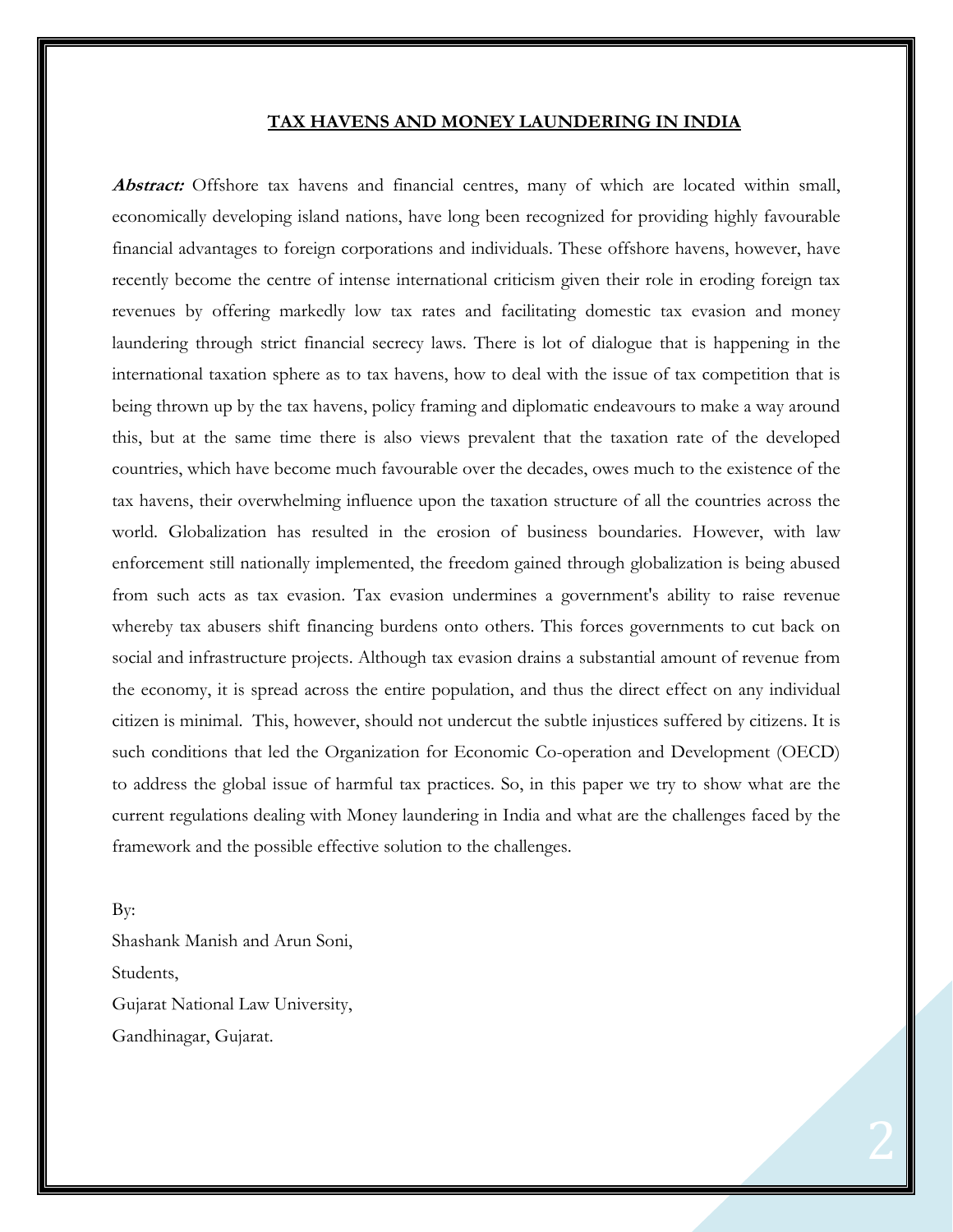## **TAX HAVENS AND MONEY LAUNDERING IN INDIA**

## **CHAPTER 1: INTRODUCTION**

1

The "tax havens" are locations with very low tax rates and other tax attributes designed to appeal to foreign investors. Tax haven countries receive extensive foreign investment, and, largely as a result, have enjoyed very rapid economic growth over the past 25 years. Over the last twenty years, startling advances in technology and the telecommunications revolution have made it easier to access offshore facilities - so much so, that today's offshore industry has developed a major global business, spanning all quarters of the world, involving, in one way or another, approximately half of the world's financial transactions by value.<sup>1</sup> More than 150,000 offshore corporations are formed each year.<sup>2</sup>

These offshore havens, however, have recently become the centre of intense international criticism given their role in eroding foreign tax revenues by offering markedly low tax rates and facilitating domestic tax evasion and money laundering through strict financial secrecy laws.<sup>3</sup> There is lot of dialogue that is happening in the international taxation sphere as to tax havens, how to deal with the issue of tax competition that is being thrown up by the tax havens, policy framing and diplomatic endeavours to make a way around this, but at the same time there is also views prevalent that the taxation rate of the developed countries, which have become much favourable over the decades, owes much to the existence of the tax havens, their overwhelming influence upon the taxation structure of all the countries across the world<sup>4</sup>.

<sup>&</sup>lt;sup>1</sup> Hines, J. R., Jr. and E. M. Rice (1994) "Fiscal Paradise: Foreign Tax Havens and American Business" *Quarterly Journal of Economics*.<br><sup>2</sup> An IBC is an entity that cannot trade or be involved in any activity in the country of incorporation, with the exception

of payment of government fees, payments for the services of lawyers, and accountants, if necessary. Such companies are exempt from all types of taxes. An Offshore tax shelter IBC can be involved in activities with another offshore company incorporated in the same jurisdiction. There is no exchange control restriction on such companies. Confidentiality of your activities is guaranteed also, which is one of the main attractions that offshore havens offer.

<sup>&</sup>lt;sup>3</sup> Richard A. Johnson, Why Harmful Tax Practices Will Continue After Developing Nations Pay: A Critique of the OECD's initiatives against harmful tax competition, Boston College Third World Law Journal Spring, 2006, 26 BCTWLJ 351

<sup>4</sup> Taxes are much lower today than they were 30 years ago. In 1980, top personal income tax rates in OECD countries averaged more than 67 percent, and corporate rates that year averaged nearly 50 percent. Top personal tax rates now average only about 40 percent, and corporate rates have been reduced to an average of about 27 percent. It is largely due to globalization. Governments are cutting taxes because they fear that jobs and investment will flee across national borders. Tax havens, by providing a safe refuge for people seeking to dodge confiscatory tax rates, have played a critical role in these positive developments. Better to get some revenue with modest tax rates, lawmakers have concluded, than impose high tax rates and lose out.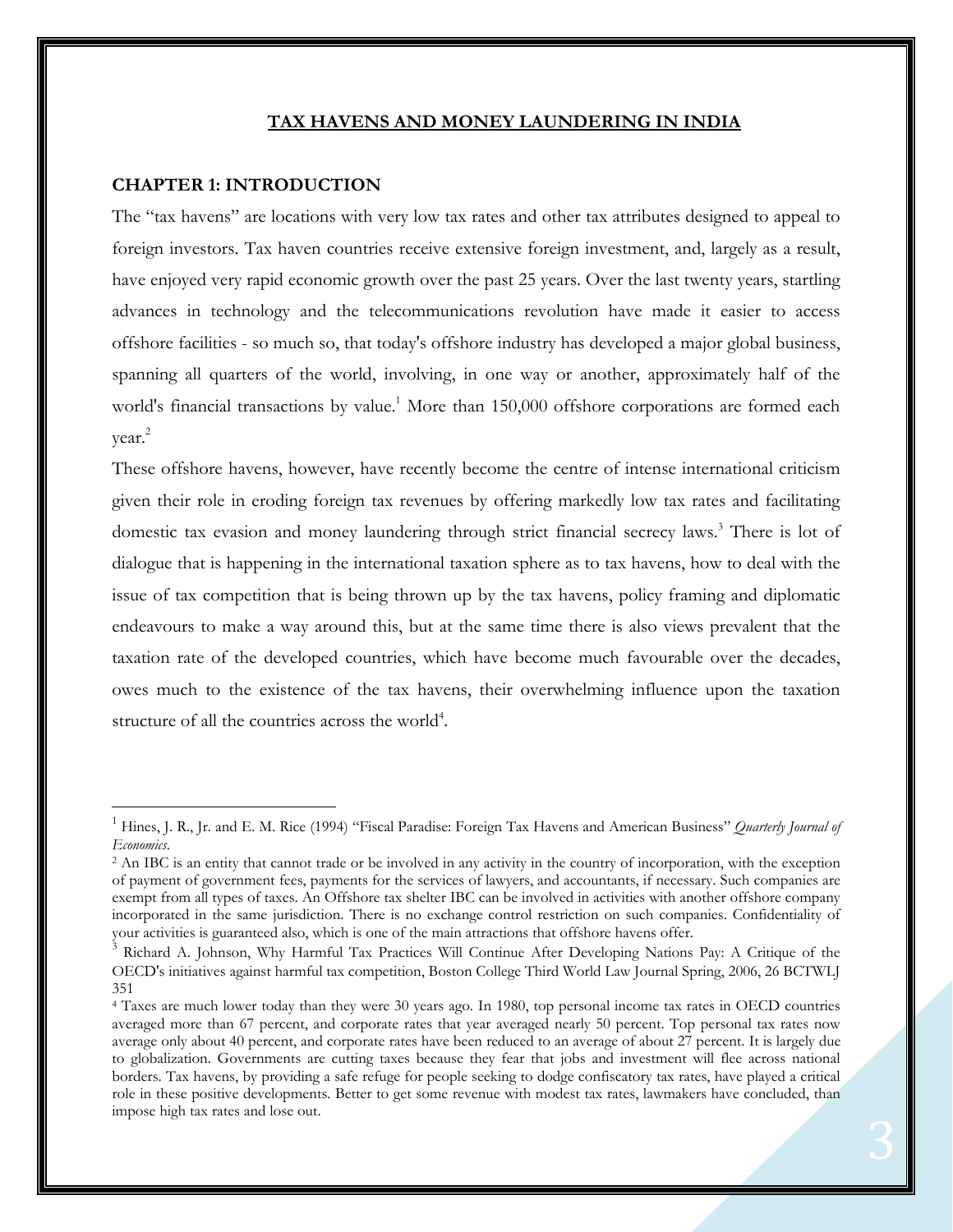## **CHAPTER 2: TAX HAVENS**

1

## **Tax Havens in Theory and Practice**

Tax havens are well positioned to benefit from the considerable international mobility of business investment and the associated tax base.<sup>5</sup> There is ample reason to expect their low tax rates to influence both the investment and the tax avoidance activities of foreign investors, and an extensive literature documents the magnitudes of the effects of low tax rates.<sup>6</sup> With respect to investment, tax policies are obviously capable of affecting the volume and location of FDI since; all other considerations equal, higher tax rates reduce after-tax returns, thereby reducing incentives to commit investment funds. Tax havens attract foreign investment not only because income earned locally is taxed at favorable rates, but also because tax haven activities facilitate the avoidance of taxes that might otherwise have to be paid to other countries. One way that tax havens facilitate tax avoidance is by permitting taxpayers to reallocate taxable income from high-tax to low-tax jurisdictions. Multinational firms typically can benefit by reducing prices charged by affiliates in high-tax countries for items and services provided to affiliates in low-tax countries. OECD governments require firms to use transfer prices that would be paid by unrelated parties, but enforcement is difficult, particularly when pricing issues concern unique or proprietary items such as patent rights.

Multinational firms can structure a variety of transactions – intra-firm debt, royalty payments, dividend repatriations, and intra-firm trade  $-$  in a manner that is conducive to tax avoidance.<sup>7</sup> Finally, tax haven operations can be used to avoid triggering home-country taxes that would otherwise be due on repatriated income. Placing a tax haven company at the top of the ownership chain of a firm's foreign operations creates opportunities to redeploy income between foreign jurisdictions without receiving the income in the firm's home country and thereby producing a home

 $5$  Tax havens may serve different purposes for business investors than they do for individual and trust investors. The analysis that follows concerns only the business uses of tax havens, which in any case greatly exceed their use by individual investors. The sum of incomes earned in Panama, Bermuda, all Caribbean and West Indian countries, Ireland, Luxembourg, Switzerland, Hong Kong and Singapore by American individuals filing forms 1116 and 2555 (which entails some double counting, as the same individual may file both) in 2001, and trust income earned in 2002, was \$7.4 billion. By contrast, the controlled foreign corporations of American corporations reported \$57.3 billion of after-tax earnings and profits in these countries in 2002. Masters, M. and C. Oh (2006) "Controlled Foreign Corporations, 2002" *Statistics of Income Bulletin*,

<sup>6</sup> Devereux, M. P. (2006) "The Impact of Taxation on the Location of Capital, Firms and Profit: A Survey of Empirical Evidence" Mimeograph, University of Warwick. 7 Ibid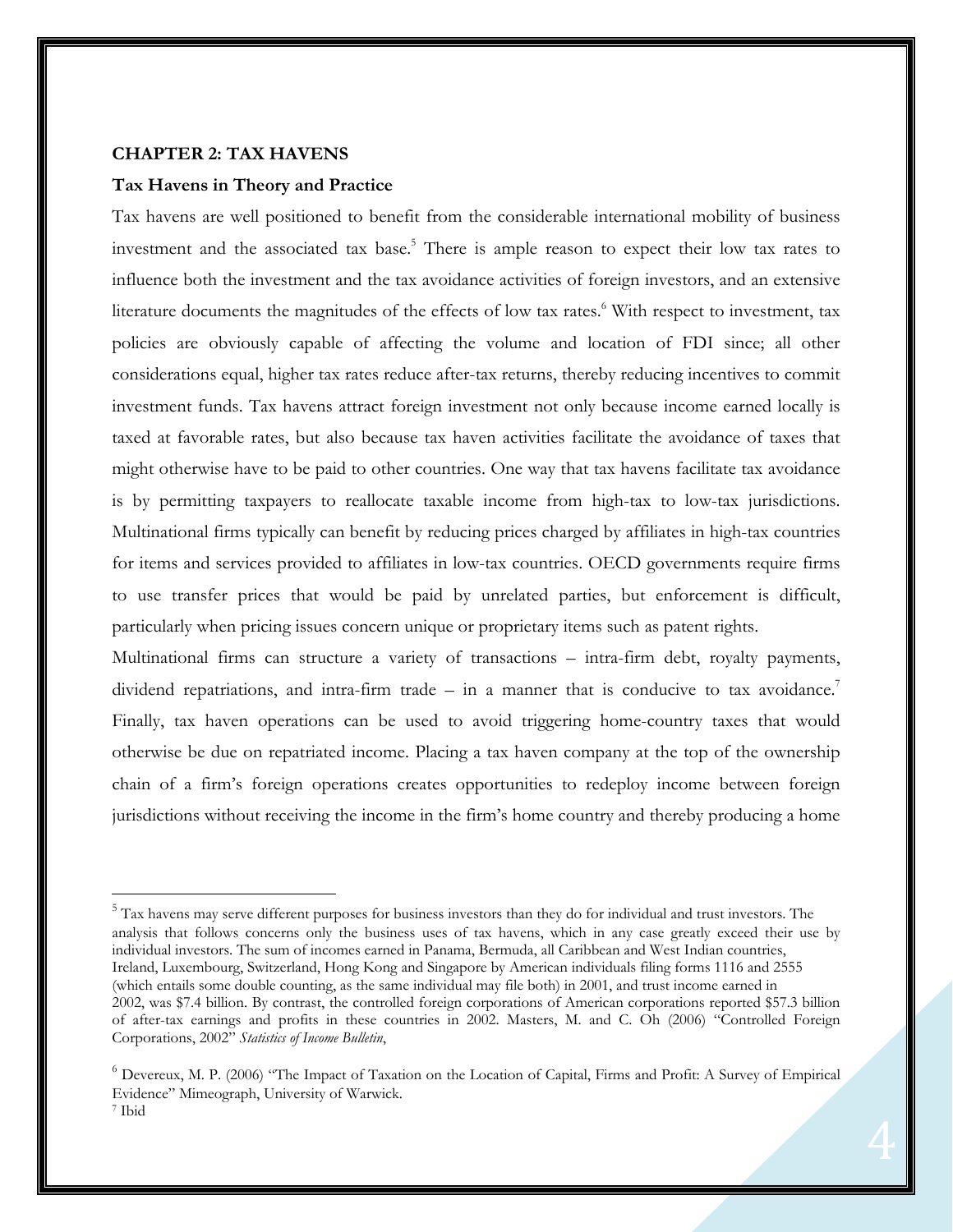country tax obligation. The resulting tax savings can be substantial, $\delta$  contributing to the value of tax haven operations.

Concern over the possible implications of international tax competition has prompted many governments to consider international cooperative efforts designed to preserve their abilities to tax mobile business income.<sup>9</sup> Despite enthusiasm expressed by some participants, differences of viewpoint and interest make international tax agreements involving more than two countries notoriously difficult to conclude. The most ambitious and effective multilateral tax agreement to date is an effort of the Organization for Economic Cooperation and Development (OECD).<sup>10</sup> The OECD in 1998 introduced what was then known as its Harmful Tax Competition initiative,<sup>11</sup> and is now known as its Harmful Tax Practices initiative. The purpose of the initiative was to discourage OECD member countries and certain tax havens outside the OECD from pursuing policies that were thought to harm other countries by unfairly eroding tax bases. In particular, the OECD criticized the use of preferential tax regimes that included very low tax rates, the absence of effective information exchange with other countries, and ringfencing that meant that foreign investors were entitled to tax benefits that domestic residents were denied.

# **Tax Haven Criteria**

 $\overline{a}$ 

The *Organization for Economic Co-operation and Development* (OECD) identifies four key factors in considering whether a jurisdiction is a tax haven. The first is that the jurisdiction imposes no or only nominal taxes. The no or nominal tax criterion is not sufficient, by itself, to result in characterisation as a tax haven. The OECD recognises that every jurisdiction has a right to determine whether to impose direct taxes and, if so, to determine the appropriate tax rate. An analysis of the other key factors is needed for a jurisdiction to be considered a tax haven. The three other factors to be considered are:

<sup>&</sup>lt;sup>8</sup> Altshuler, R. and H. Grubert (2003) "Repatriation Taxes, Repatriation Strategies and Multinational Financial Policy" *Journal of Public Economics*

<sup>&</sup>lt;sup>9</sup> Desai, M. A., C. F. Foley and J. R. Hines Jr. (2006a) "The Demand for Tax Haven Operations" *Journal of Public Economics*

<sup>10</sup> Hines, J. R., Jr. (2006) "Will Social Welfare Expenditures Survive Tax Competition?" *Oxford Review of Economic Policy*. 11 OECD (1998) *Harmful Tax Competition: An Emerging Global Issue* Paris: OECD.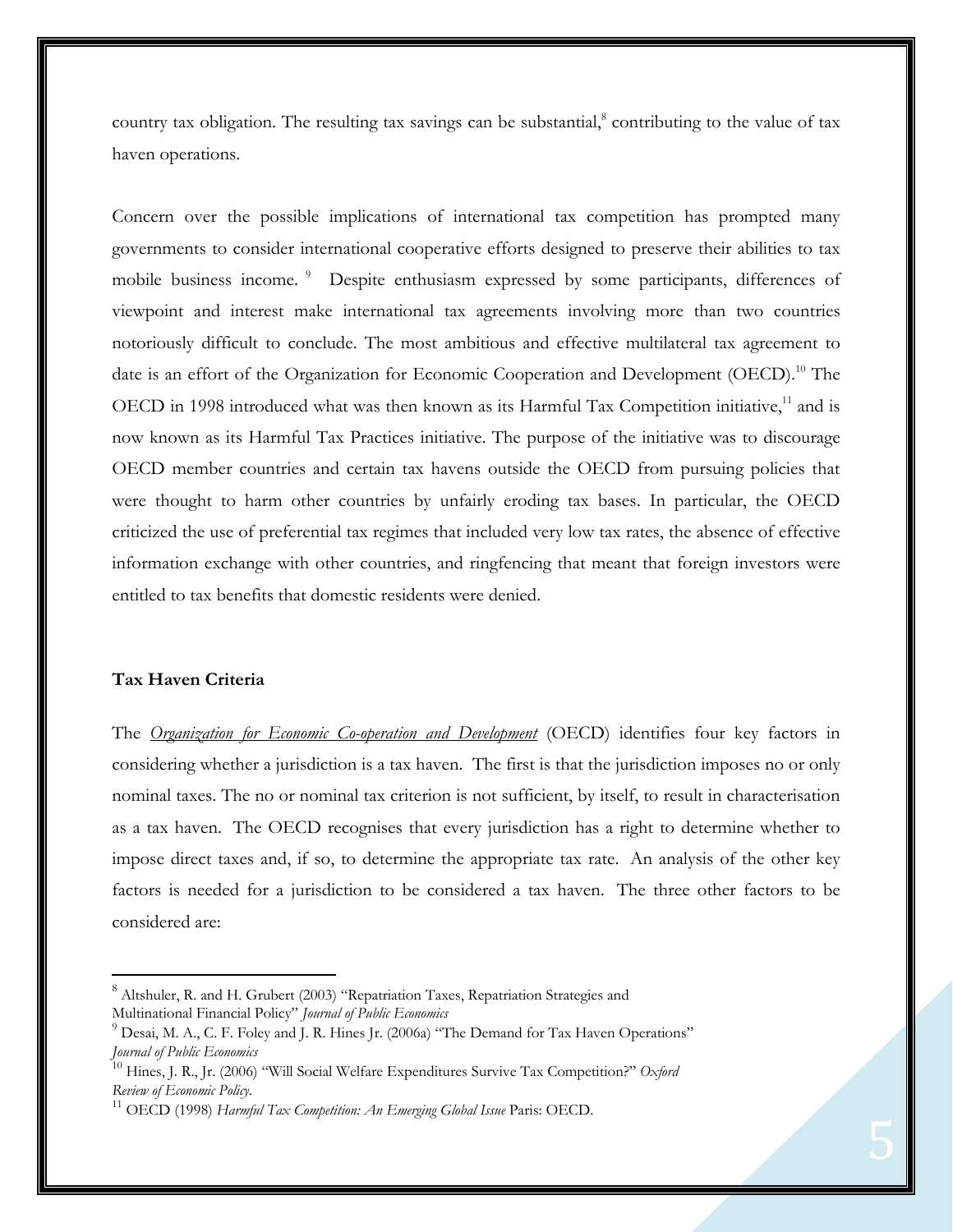- Whether there is a lack of transparency
- Whether there are laws or administrative practices that prevent the effective exchange of information for tax purposes with other governments on taxpayers benefiting from the no or nominal taxation.
- Whether there is an absence of a requirement that the activity be substantial

Transparency ensures that there is an open and consistent application of tax laws among similarly situated taxpayers and that information needed by tax authorities to determine a taxpayer's correct tax liability is available (e.g., accounting records and underlying documentation).

With regard to exchange of information in tax matters, the OECD encourages countries to adopt information exchange on an "upon request" basis. Exchange of information upon request describes a situation where a competent authority of one country asks the competent authority of another country for specific information in connection with a specific tax inquiry, generally under the authority of a bilateral exchange arrangement between the two countries. An essential element of exchange of information is the implementation of appropriate safeguards to ensure adequate protection of taxpayers' rights and the confidentiality of their tax affairs.

The no substantial activities criterion was included in the 1998 Report as a criterion for identifying tax havens because the lack of such activities suggests that a jurisdiction may be attempting to attract investment and transactions that are purely tax driven. In 2001, the OECD's Committee on Fiscal Affairs agreed that this criterion would not be used to determine whether a tax haven was cooperative or unco-operative.

## **CHAPTER 3: REGULATION OF TAX HAVENS UNDER OECD**

Governments cannot stand back while their tax bases are eroded through the actions of countries which offer taxpayers ways to exploit tax havens and preferential regimes to reduce the tax that would otherwise be payable to them. A variety of counteracting measures are currently used by countries that wish to protect their tax base against the detrimental actions of other countries that engage in harmful tax competition. The manner in which these measures apply varies widely from country to country.<sup>12</sup>

<sup>12</sup> OECD Report on *HARMFUL TAX PRACTICES: AN EMERGING GLOBAL ISSUE*, 1998.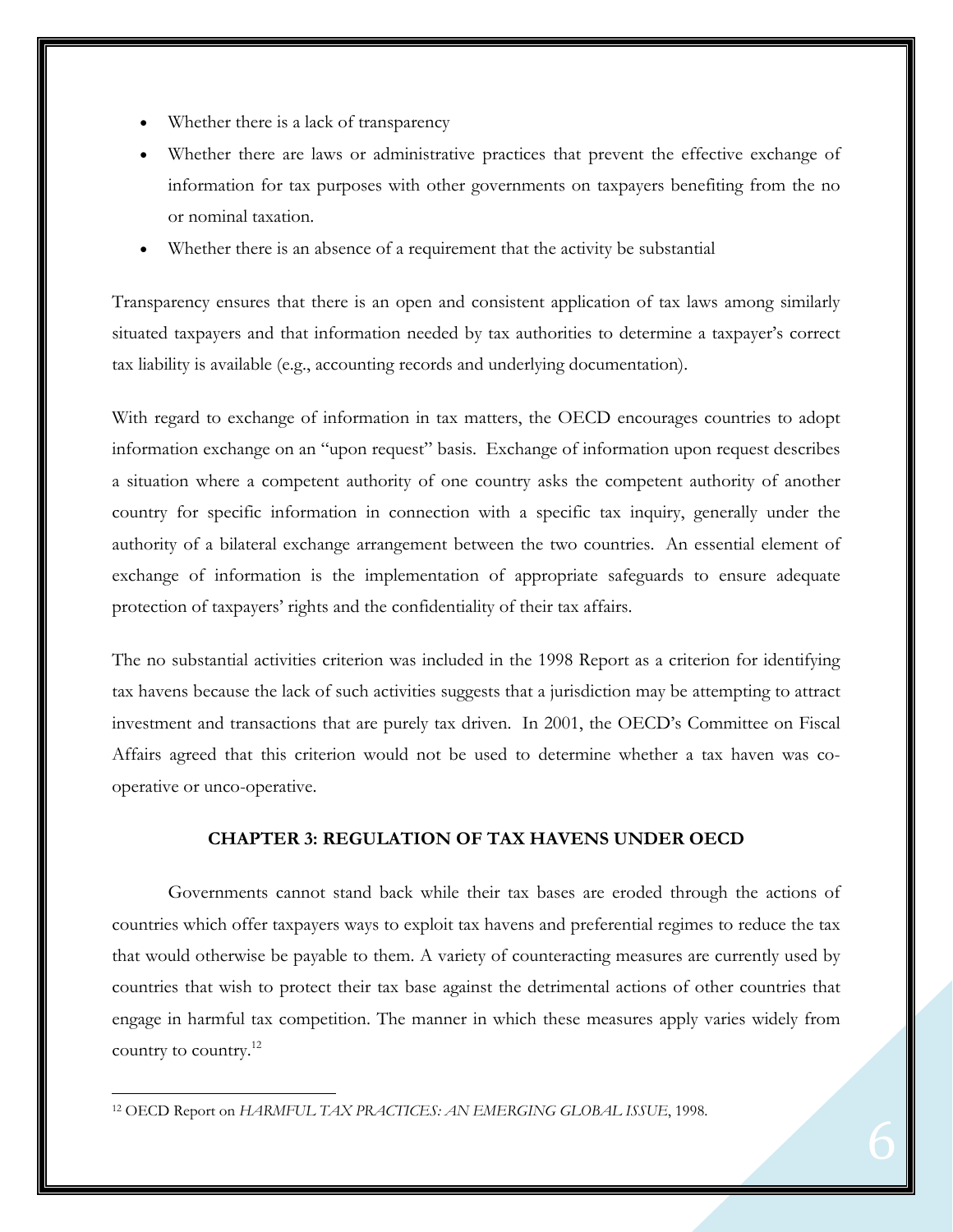These measures are typically implemented through unilateral or bilateral action by the countries concerned. A rigorous and consistent application of existing tools can go a long way towards addressing the problem of harmful tax competition. There are limits, however, to such a unilateral or bilateral approach to a problem that is essentially global in nature. First, the jurisdictional limits to the powers of a country's tax authorities restrict the ability of these authorities to counter some forms of harmful tax competition. Second, a country may believe that taxing its residents in a way that neutralises the benefits of certain forms of harmful tax competition will put its taxpayers at a competitive disadvantage if its action is not followed by other countries. Third, the necessity to monitor all forms of harmful tax competition and to enforce counter-measures effectively imposes significant administrative costs on countries adversely affected by such competition. Fourth, uncoordinated unilateral measures may increase compliance costs on taxpayers.<sup>13</sup>

Residence countries can partly negate the effects of harmful preferential tax regimes in source countries, but even here such action is likely to be most effective if undertaken in a co-ordinated way. It should be emphasised, however, that the ability of one country to take defensive measures cannot justify the enactment of harmful preferential tax regimes in another country, since it is difficult to fully nullify the harmful effect by such defensive measures, and that even if it were possible, the residence country would have to bear the implementation and administration costs associated with such defensive measures.<sup>14</sup>

Since unilateral measures are easiest for countries to adopt, as they do not require acquiescence of other countries, the Report begins by recommending action in this area and then elaborates on bilateral approaches, which occur through tax treaties. The Report then discusses multilateral responses to curbing harmful tax practices. These responses are the most difficult to adopt because

<sup>&</sup>lt;sup>13</sup> The Organisation for Economic Cooperation and Development (OECD) Global Forum on Taxation met in Melbourne, Australia on 15 to 16 November 2005 (2005 OECD Melbourne Meeting) to consider level-playing-field issues related to the OECD's proposals against harmful tax practices (OECD Proposals). The OECD Proposals were initially in the OECD's seminal 1998 report, Harmful Tax Competition: An Emerging Global Issue (1998 OECD Report), followed by other OECD documents. Luxembourg and Switzerland abstained from the 1998 OECD Report (Annex II thereof). As discussed below, several developments since the 1998 OECD Report might shape implementation of the OECD Proposals. After the 2005 OECD Melbourne Meeting, the OECD issued a statement, Progress Towards a Level Playing Field: Outcomes of the OECD Global Forum on Taxation (2005 OECD Melbourne Report), describing the purpose of the meeting-- to review implementation of the process for working towards a global level playing field based on high standards of transparency and effective exchange of information in tax matters that the Global Tax Forum agreed to in Berlin in June 2004.. See David E Spencer, Jason C Sharman, OECD PROPOSALS ON HARMFUL TAX PRACTICES: A STATUS REPORT, 13 NZJTLP 129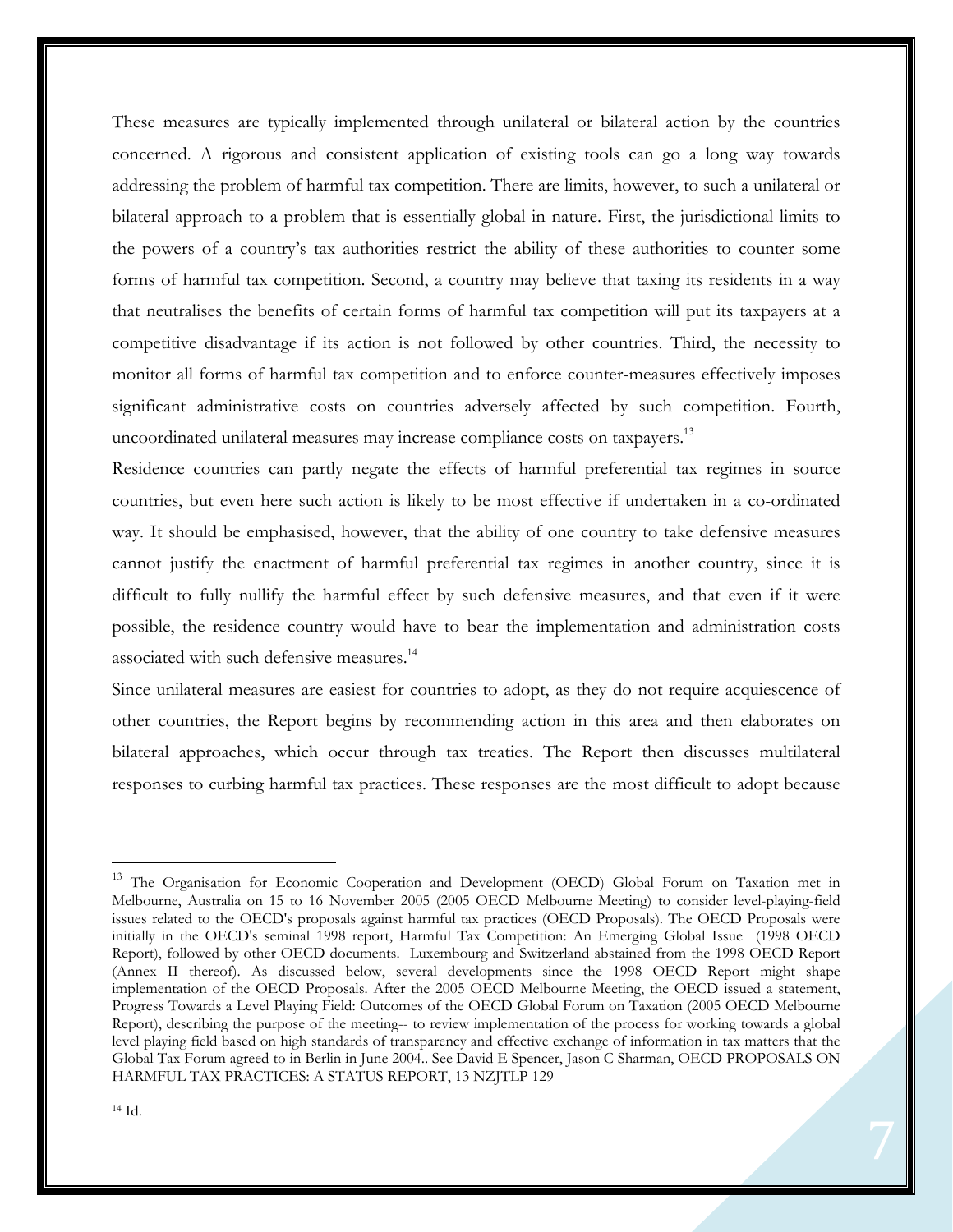countries must co-operate with each other in developing and implementing a response.<sup>15</sup> Nevertheless, these multilateral responses are essential because, as this Report has explained, coordinated action is the most effective way to respond to the pressures created in the new world of global capital mobility. Even though the unilateral and bilateral responses require minimum coordination with other countries, it has also been stressed that measures to fight harmful tax practices will be more effective if they conform to practices adopted at the international level.

The need for co-ordinated action at the international level is also apparent from the fact that the activities which are the main focus of this report are highly mobile. In this context, and in the absence of international cooperation, there is little incentive for a country which provides a harmful preferential tax regime to eliminate it since this could merely lead the activity to move to another country which continues to offer a preferential treatment.<sup>16</sup>

Since unilateral measures are easiest for countries to adopt, as they do not require acquiescence of other countries, it has been recommended by the OECD that action in this area and then elaborates on bilateral approaches, which occur through tax treaties. Multilateral responses to curb such practices must be taken up countries. These responses are the most difficult to adopt because countries must co-operate with each other in developing and implementing a response. Nevertheless, these multilateral responses are essential because, co-ordinated action is the most effective way to respond to the pressures created in the new world of global capital mobility. Even though the unilateral and bilateral responses require minimum co-ordination with other countries, this Report has also stressed that these measures will be more effective if they conform to practices adopted at the international level.

Since its inception in 1961, the OECD has served as a forum and advisor to improve the economies of its member countries, increase global market efficiency, and to facilitate expansion of trade between both industrialized and developing nations.<sup>17</sup> In pursuit of these goals, it has sought to

<sup>&</sup>lt;sup>15</sup> Richard M. Bird and Pierre -Pascal Gendron, TAXATION IN FEDERAL STATES: INTERNATIONAL EXPERIENCE AND EMERGING POSSIBILITIES, available at, http://isp-aysps.gsu.edu/papers/ispwp0104.pdf

 $16$  It is clear, however, that tax havens reduce incentives to conduct business in high-tax countries, and recent evidence suggests that the presence of nearby tax havens stimulates activity in high-tax locations.

<sup>&</sup>lt;sup>17</sup> The OECD was established in 1960 for the stated intentions of: 1) achieving sustainable economic growth in member countries, while contributing to the financial stability of the world economy, 2) continually expanding the economies of member countries and to develop those of non-member countries, and 3) contributing to the expansion of world trade on a multilateral, non-discriminatory basis in accordance with international obligations. Currently, its membership consists of Australia, Austria, Belgium, Canada, the Czech Republic, Denmark, Finland, France, Germany, Greece, Hungary, Iceland, Ireland, Italy, Japan, Korea, Luxembourg, Mexico, the Netherlands, New Zealand, Norway, Poland, Portugal, the Slovak Republic, Spain, Sweden, Switzerland, Turkey, the United Kingdom, and the United States. http://www.oecd.org/dataoecd.html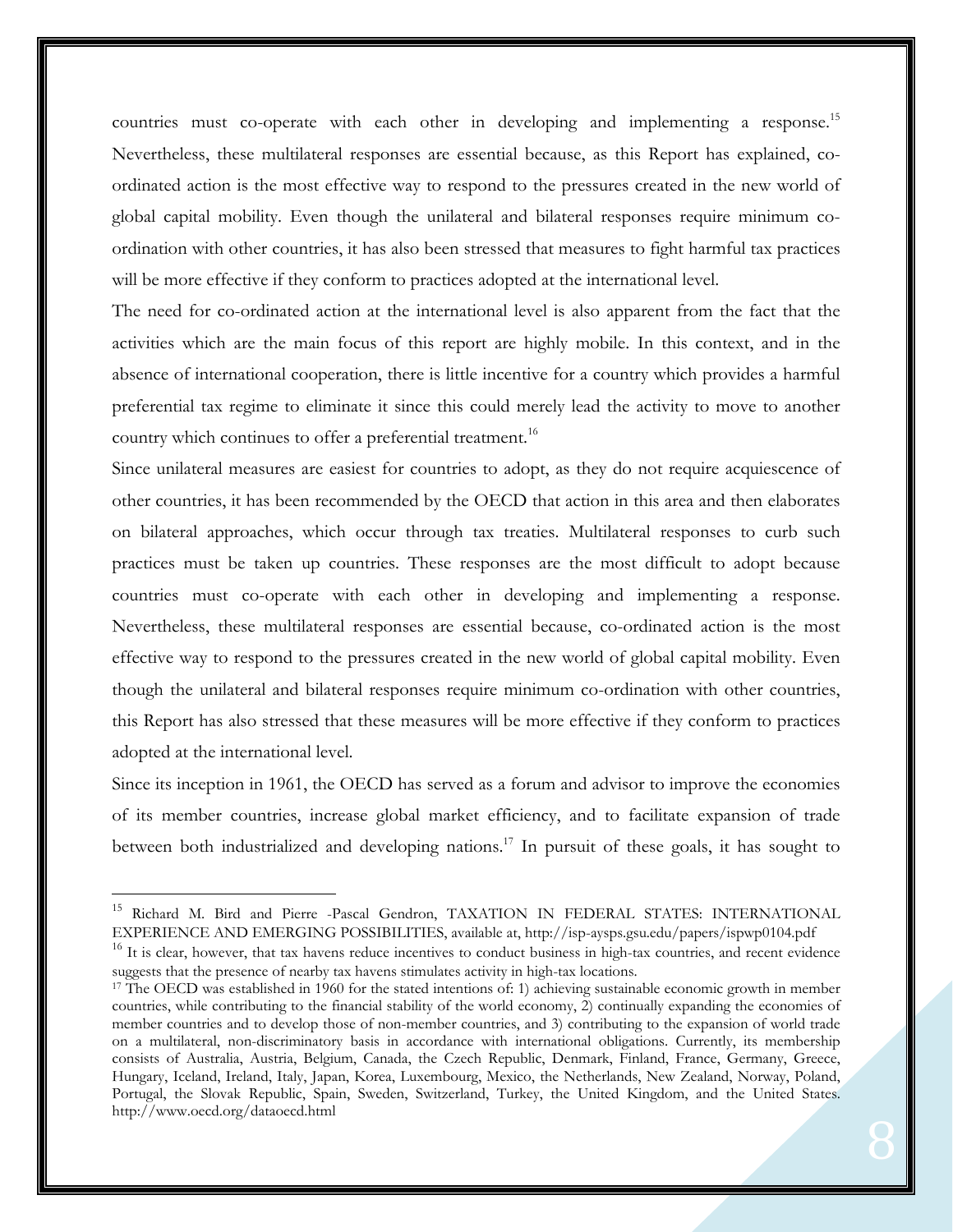promote internationally favourable legislation among member and non-member nations so as to reach a unified global economic system. One of its most recent pursuits began in 1996, when the OECD was prompted by the notable decrease in domestic tax revenues among its member nations to address the rising issue of harmful tax competition.<sup>18</sup> Since then, the OECD has produced various guidelines and aggressive strategies intended to identify and initiate a unified, multilateral offensive against nations engaging in harmful tax practices.

In 1998, the OECD began its campaign by issuing a report listing those competitive tax practices it deemed strong indicators of harmful tax competition. Doing so created a standard that allowed the OECD to later reveal those nations considered to be tax havens. Specifically, the 1998 report held that by imposing no or low effective tax rates, maintaining laws that hinder or prohibit the effective exchange of financial information with other jurisdictions, not requiring investors to engage in substantial investment or transactional activities, and not demonstrating legislative, administrative, or legal transparency concerning issues of foreign investment, a nation would be considered a harmfully competitive tax haven. The 1998 report also promulgated a list of policy recommendations to assist offending nations in reforming their practices along with a list of defensive measures that countries could take to protect themselves from the effects of harmful tax competition. Lastly, the OECD avowed to produce a list of regimes they believed to be tax havens according to the factors provided in the report, unless those nations agreed to comply with the 1998 report's guidelines in advance.<sup>19</sup>

The OECD produced that list in its 2000 report entitled Toward Global Tax Co-operation, and it identified thirty-five jurisdictions, the vast majority of which were small island nations, as tax havens. The OECD's purpose in producing the list was to stigmatize those nations practicing harmful tax competition in an attempt to discourage investors from engaging in further transactions in these now notorious financial centres.<sup>20</sup>Any country listed as a tax haven would have to commit to either

<sup>&</sup>lt;sup>18</sup> The OECD specifically states that "governments cannot stand back while their tax bases are eroded through the actions of countries which offer taxpayers ways to exploit tax havens and preferential regimes to reduce the tax that would otherwise be payable to them."

<sup>&</sup>lt;sup>19</sup> OECD Report on, Harmful Tax Competition: An Emerging Global Issue, 1998<br><sup>20</sup> Bank secrecy (or bank privacy) is a legal principle under which banks are allowed to protect personal information about their customers, through the use of numbered bank accounts or otherwise. Effective bank secrecy is better achieved in certain countries, such as Switzerland or in tax havens, where offshore banks adhere to voluntary or statutory levels of privacy. Created by the *Swiss Banking Act* of 1934, which led to the famous Swiss bank, the principle of bank secrecy is sometimes considered one of the main aspects of private banking. It has also been accused by NGOs and governments of being one of the main instruments of underground economy and organized crime, in particular following the Class action suit against the Vatican Bank in the 1990s, the Clearstream scandal and September 11, 2001 at http://en.wikipedia.org/wiki/Bank\_secrecy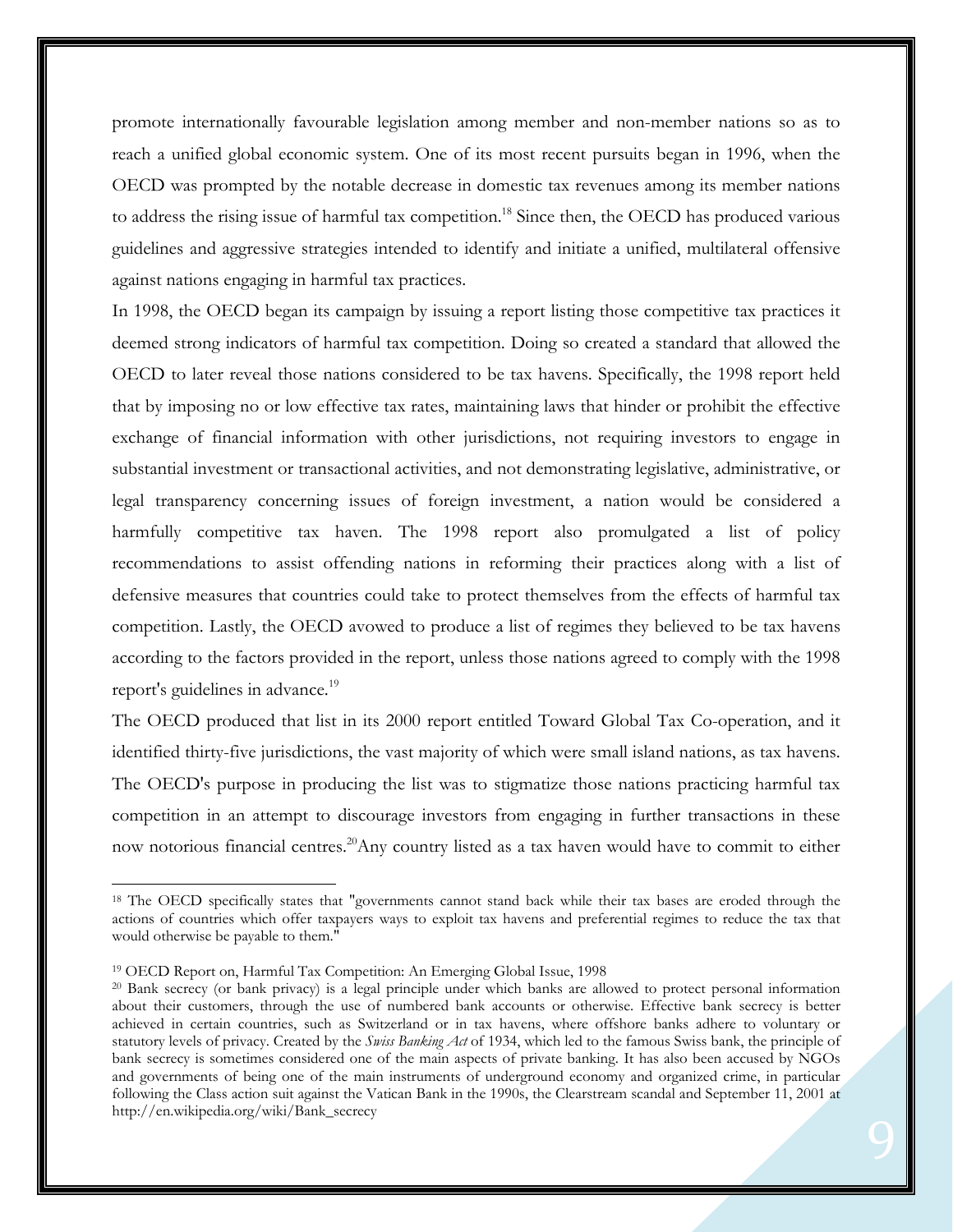implement the OECD's 1998 recommendations or create an acceptable plan to revise their tax laws to be executed by the end of 2005. In addition, the 2000 report provided a list of sanctions and defensive policy measures that it encouraged all countries affected by harmful tax competition to use in order to minimize the detrimental effects caused by offending tax haven nations. All affected nations were to adopt the OECD's recommended measures in order to pressure tax havens into allowing the free exchange of financial information with foreign tax authorities seeking to subject their residents to domestic taxes. Furthermore, it is argued that the OECD intended the defences and sanctions as a means to coerce tax haven nations to raise their effective tax rates to harmonize with the much higher ones of the OECD member nations.<sup>21</sup>

The OECD's affirmative actions taken to combat harmful tax competition have left offshore tax havens in a serious dilemma. Either they can comply with the recommendations and relinquish the competitive advantages of their financial industries or they can choose to remain uncooperative and face multilateral sanctions. Regardless of their decision, they are certain to face serious risks of economic backlash.<sup>22</sup>

It is clear from its 2000 list that OECD efforts to minimize harmful tax competition have focused on small offshore tax haven nations. Yet it is the fact that many of these haven nations generally maintain vulnerable and developing economies that raises questions as to the appropriateness of the OECD's campaign. The reality is that many of these tax haven nations were former European colonies with unstable economies that were rooted in agriculture or other basic industries.<sup>23</sup>

Unfortunately, not much has changed with the passage of time as these islands continue to rely heavily upon single-crop agricultural trade and tourism for fiscal preservation. As a result, these nations have generally been unable to catalyze strong, self-sufficient economies due to the high costs of distant trading, volatility of regional climate, a changing global trade market, and frequent complications due to political corruption that significantly affect the agriculture and tourism industries. Consequently, these island havens have continued to experience poverty, high levels of national debt, and stagnant fiscal growth, which has restrained them from becoming financially independent and competitive in the high-tech global economy.<sup>24</sup>

<sup>21</sup> Kimberly Carlson, *When Cows Have Wings: An Analysis of the OECD's Tax Haven Work as It Relates to Globalization, Sovereignty and Privacy*, 35 J. Marshall L. Rev. 163, 178 (2002) 22 *Id.*

<sup>&</sup>lt;sup>23</sup> Tolley'*s International Tax Planning,* (2002), at para 26.1<br><sup>24</sup> http:// www.imf.org/external/np/speeches/2004/061104a.htm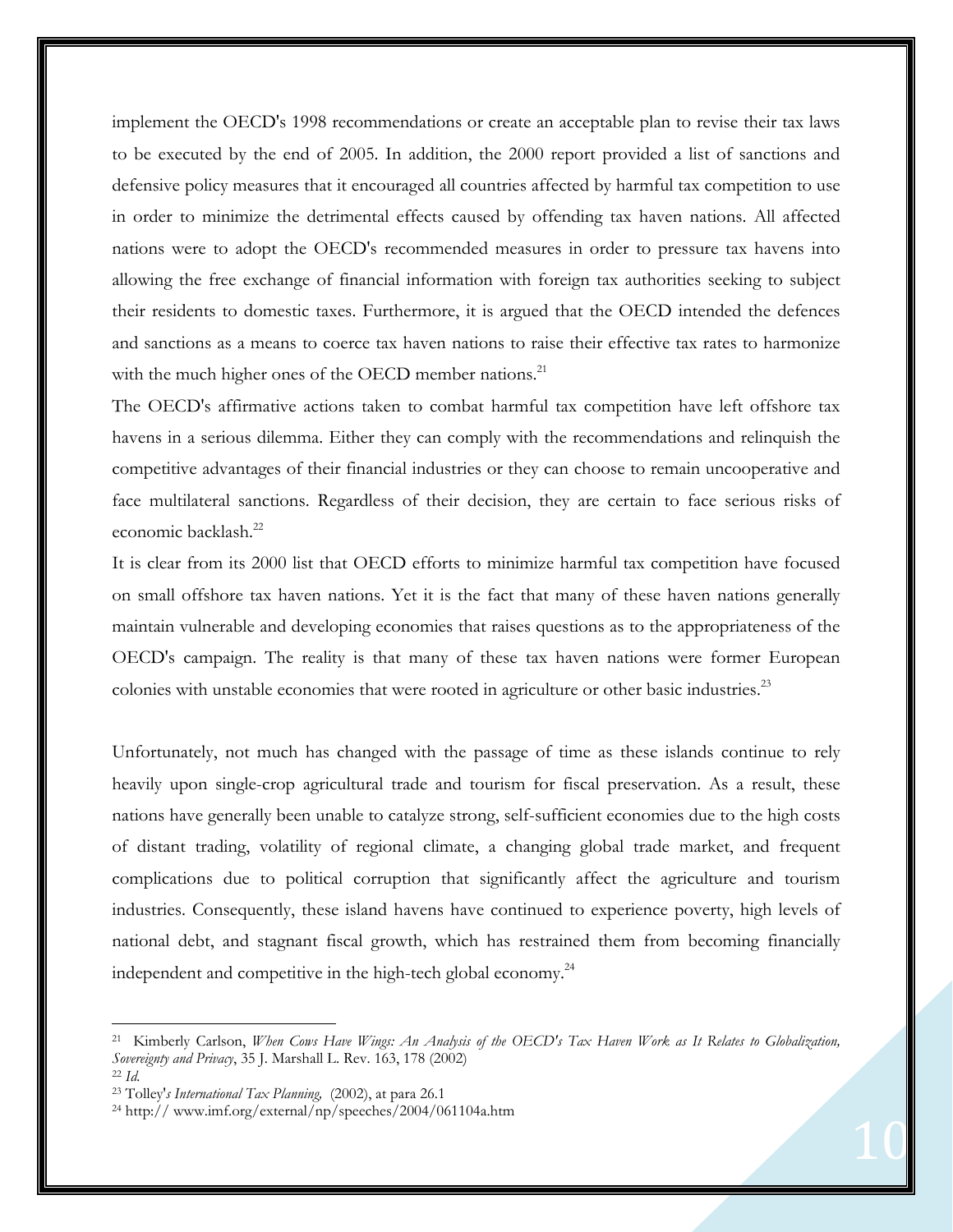These nations innovative establishment of competitive offshore financial centres, however, has alleviated many of these financial ills and moved them toward financial independence. Following the implementation of strict financial secrecy laws and levying low or no taxes on foreign investors, more than \$200 billion dollars of foreign direct investment had entered the Caribbean and South Pacific tax haven nations by 1994, a figure ten times greater than that reported in 1985. Other reports suggest that the amount of foreign capital held in these island nations is actually around \$8 trillion. More recent statistics indicate that the Cayman Islands alone hold over \$670 billion in banking assets from investors around the globe. $^{25}$ 

Because of the vast sums of capital entering their shores, the economies of these tax haven nations have become dependent upon the competitiveness of their financial centres to sustain wealth within the private sector, create work opportunities essential to decrease national unemployment rates, and provide sufficient government revenues to finance public health and education expenditures. For example, the financial centres in the small island of Vanuatu provide between \$3 million and \$4 million to the nation's government and 10% of its Gross Domestic Product (GDP), while also creating four hundred jobs in the nation's banking industry. Similarly, it is estimated that 8% to 10% of the GDP of the offshore tax havens in the Pacific are derived from their competitive financial centers, while the Caribbean island of Nevis alone derives more than 30% of its tax revenues from its offshore financial industry. In addition, from 1992 to 1997, the money generated in the Bahamas due to its activities as a tax haven accounted for 15% of its national income and 20% of its government revenues; while financial centres in Barbados reaped 5% of national income and 22% of government proceeds. Public dependence is so elevated that, currently, the government of Barbados derives as much as one third of its revenue through its competitive financial institutions. It is even reported that 80% of the Isle of Jersey's income is generated through its financial services industry.26 Given this significant fiscal dependence, any loss of competitiveness in the financial services sector resulting from the OECD's actions would have catastrophic results. It is reported that these developing nations could realize as much as a 25% decrease in GDP should they alter their current tax practices to adhere to OECD guidelines. Such striking losses would lead to an economic collapse devastating enough to return these offshore tax havens to their total dependence on highly unstable industries. Consequently, all recent attempts to achieve the economic development, stability, and independence sufficient to control poverty and other social ailments experienced by

11

<sup>25</sup> *Id*. 26 Akiko Hishikawa, *The Death Of Tax Havens*?, 25 B.C. Int'l & Comp. L. Rev. 389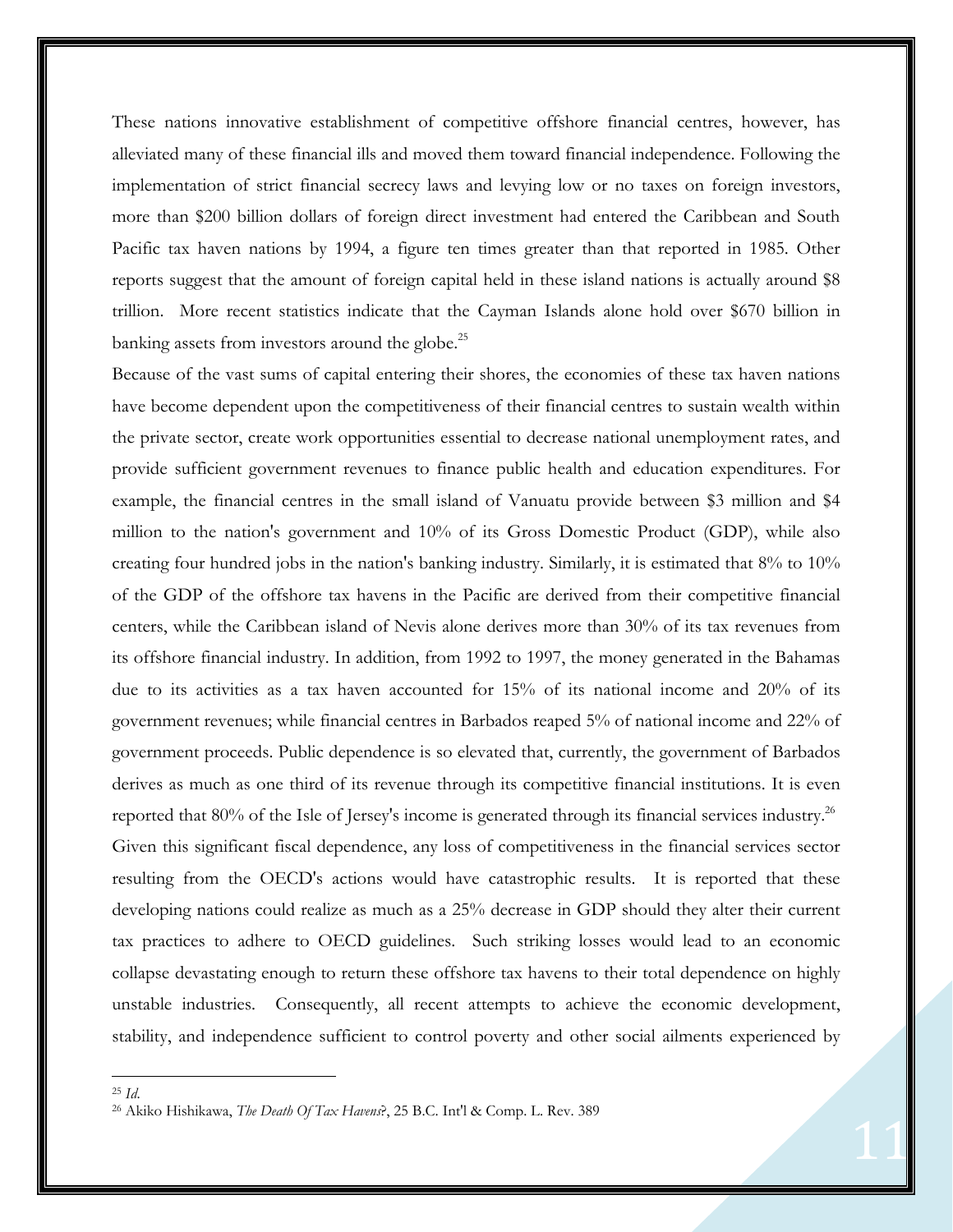these nations would be throttled.<sup>27</sup>

Unfortunately, since the advent of the OECD's report on harmful tax competition in 1998, these developing nations have already begun to experience devastating losses to their financial sectors. For example, by adopting legislation to comply with OECD guidelines, Antigua and Barbuda lost fiftyfour of the nation's seventy-two banks while the number of businesses incorporated in the territory dropped from 12,378 to 10,797. Such losses resulted in a notable decrease in the employment rate and GDP on the island nation. It is also reported that the nation of St. Vincent and the Grenadines experienced an unemployment rate of 25% to 40% due to the closure of various banks and insurance companies on its islands. Similarly, the pressure from the OECD has forced the Commonwealth of Dominica to shut down one of its banks, while several other banks have fled the island on their own volition to sever association with the nation blacklisted as engaging in harmful tax competition. Because of the lost revenue, Dominica was forced to alter its national budget to include increased domestic taxes on fuel, sales, cable, and telecommunications services as well as cuts in the size of its government's cabinet. $^{28}$ 

Even nations that avoided being named on the OECD's 2000 report by granting an advanced commitment to comply with OECD recommendations have experienced similar economic droughts because they have agreed to open financial information exchange and alter taxation policies. For example, since acquiescing to OECD demands, the Cayman Islands have closed several banks, threatened to revoke the charters of companies incorporated within their jurisdiction that had not demonstrated significant domestic transactional activities, and forced its financial services industry not to guarantee absolute financial secrecy to clients. By initiating similar reforms in adherence to the OECD's principles, many offshore havens stand to harm their domestic economies, which have relied on the competitive advantages of their offshore financial industries for economic survival.

Though the above observations demonstrate the seriously detrimental effects the OECD's tactics have had on offshore tax havens' already vulnerable economies, these effects could worsen as the OECD continues to apply pressure on these nations to conform to its tax policy recommendations.<sup>29</sup> The irony, however, is that the elimination of the competitiveness of offshore financial centres and consequent detriment to these developing island nations is not likely to result in the OECD's elimination of harmful tax competition.

<sup>1</sup> 

<sup>27</sup> *Id.* 28 Supra Note 23

<sup>&</sup>lt;sup>29</sup> Wolfgang Schön, Tax Competition in Europe--General Report, ed., 2003 It has been noted how high-tax OECD countries have taken steps, such as lowering taxes, to compete in the European tax setting.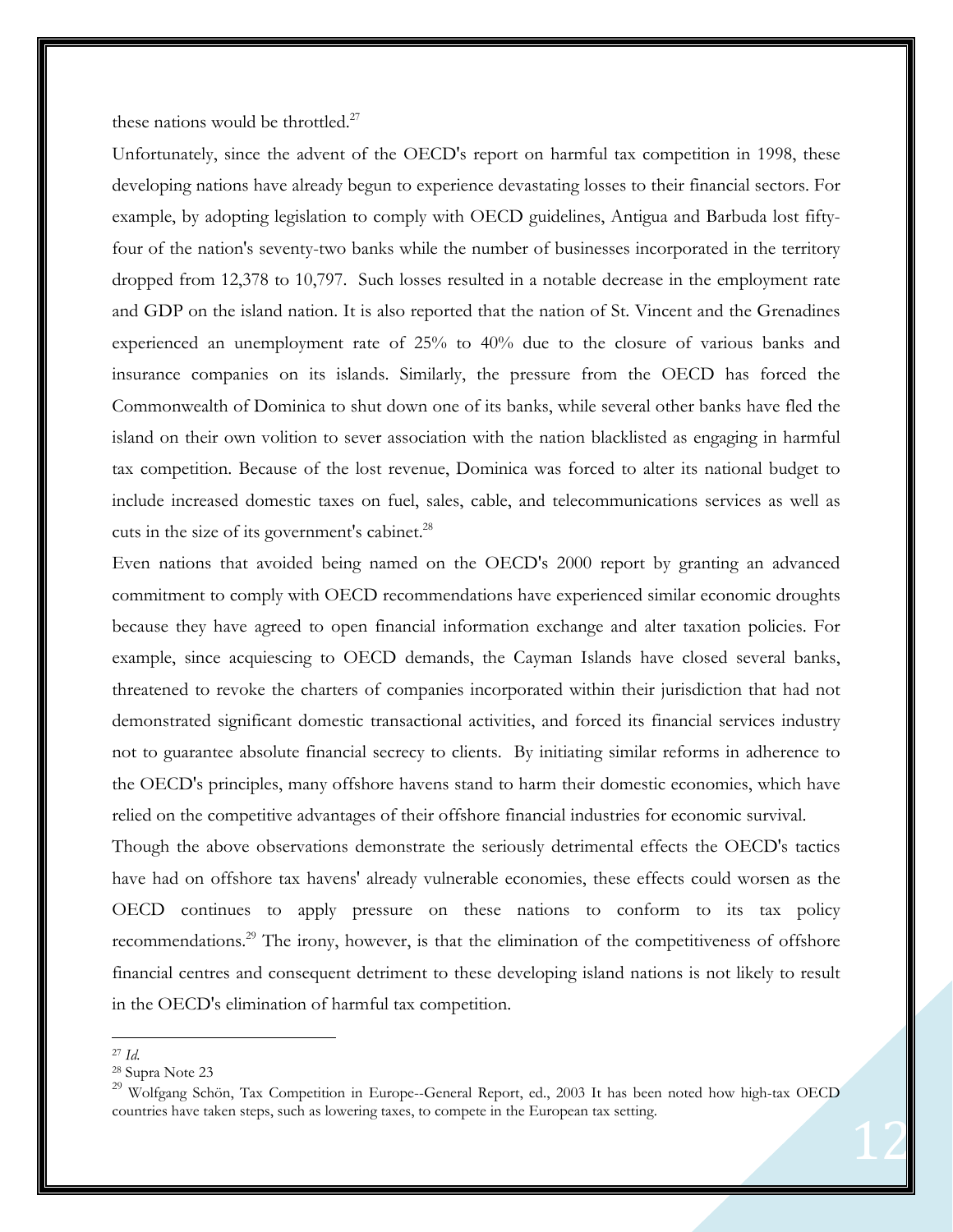While the OECD's actions work to dismantle offshore tax haven economies, they are unlikely to discontinue harmful tax competition in the future for two major reasons. First, tax policies and preferences among the OECD member countries have proven to be so widely divergent that harmful tax competition does and will continue to exist between the member nations even if the OECD's efforts to eliminate the effects of offshore tax havens succeed. Second, key members have refused their support for the OECD's efforts, which has severely diluted the possibility of maintaining the forceful multilateral campaign needed to deter harmful tax practices. Because of these abstentions and the overall lack of common ground on the issue, the OECD's aggressive efforts will prove ineffective in countering harmful tax competition in the future. $30$ 

Despite the OECD's call for a unified front against harmful tax competition, not all of its member countries are in accord with the campaign, while others continue to engage in tax practices that have the potential to dislocate foreign tax bases. This variance of interest in the attack against harmful tax competition is manifested in the OECD's 2000 report, which acknowledged that a significant number of its member countries continued to harbour "preferential tax regimes" that continue to harbour potentially harmful tax regimes. In fact, though the OECD was internally prompted to combat the ills of harmful tax competition, it reported that twenty-one out of thirty members still maintained financial sectors engaged in potentially harmful tax practices.<sup>31</sup>

Another demonstration of conflicting interests within the OECD concerning tax policy is the wide range of corporate tax rates imposed by its members. Though the average rate of corporate taxation among OECD nations was 31.39%, several member countries have drastically undercut this level with markedly lower rates. For example, Ireland recently imposed an effective tax rate of just 7.6% on foreign-sourced investments from U.S. multinational corporations. Although outside pressures compelled Ireland to raise its overall effective corporate tax rate to 16% in 2002, it emplaced the competitively low rate of 12.5% by 2003.<sup>32</sup> By boasting a below average corporate tax rate of 18%,

<sup>30</sup> Supra Note 23

<sup>31</sup> The nations mentioned include: Australia, Belgium, Canada, Finland, France, Germany, Greece, Hungary, Iceland, Ireland, Italy, Korea, Luxembourg, the Netherlands, Norway, Portugal, Spain, Sweden, Switzerland, Turkey, and the United States. A "preferential tax regime" differs from a tax haven according to the OECD's guidelines in that it is a country that collects significant revenues from its domestic income tax, but whose tax system has features constituting harmful tax competition. Furthermore, preferential tax regimes include financial industries such as banking, insurance, or mutual funds that may utilize competitive features, but not features, such as strict financial secrecy, that the OECD focused on in its 1998 report. Thus, there is not yet a determination as to whether the tax practices are actually harmful. See Supra Note 23

<sup>32</sup> Robert T. Kudrle & Lorraine Eden, The *Campaign Against Tax Havens: Will It Last? Will It Work?*, 9 Stan. J.L. Bus. & Fin. 37, 51 (2003) (explaining how the fiscal decentralization of the EU allowed for effective campaigns to address Ireland's discriminatory corporate tax rate and Belgium's attempts to attract foreign corporate headquarters)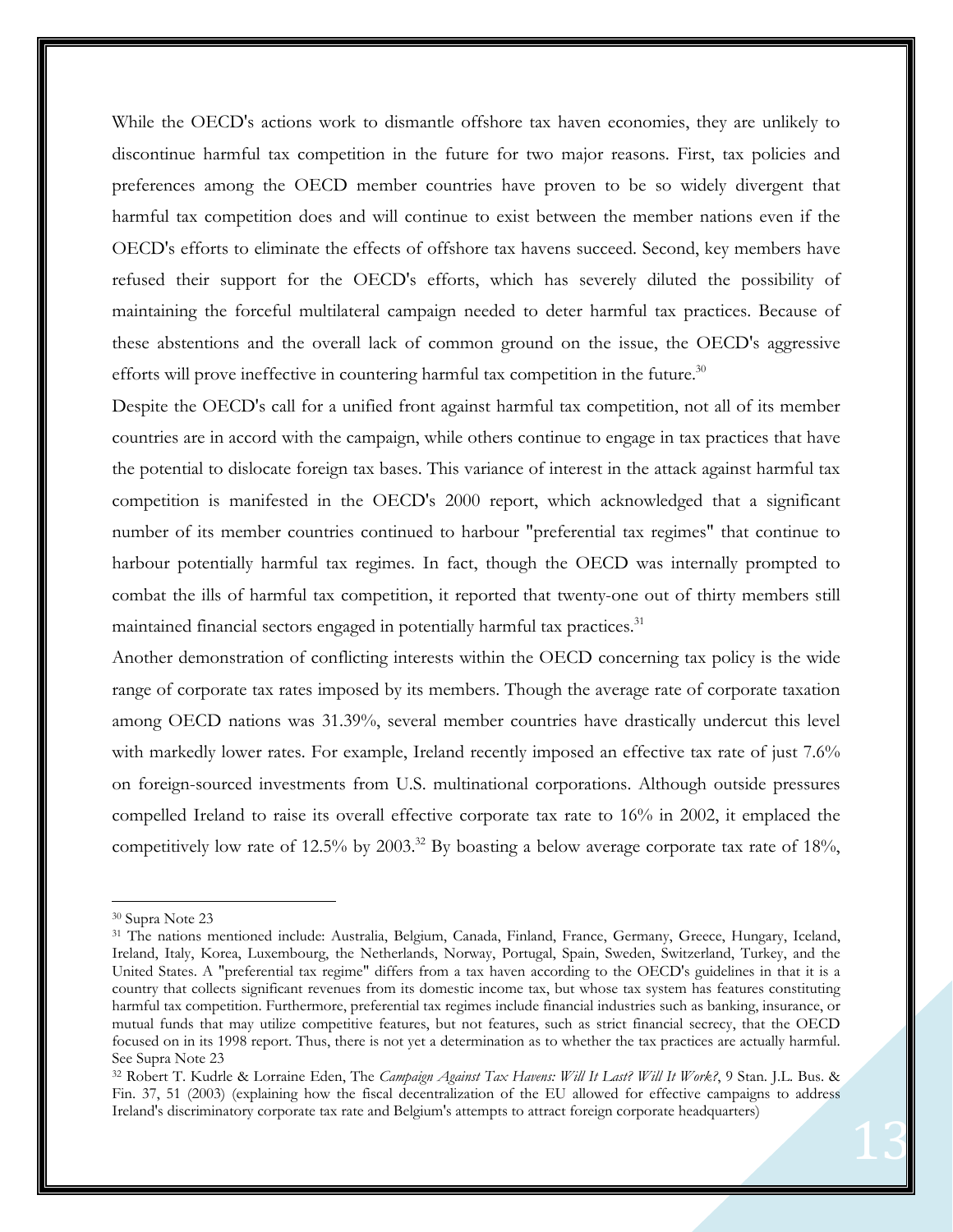Hungary also provides unfairly advantageous alternatives to international investors. Yet another OECD country participating in tax competition is the United States, a nation which some consider the world's largest tax haven. In particular, current U.S. tax laws allow multinational corporations to decrease or even eliminate taxes the United States may impose on them.<sup>33</sup> Also, incorporation laws in some U.S. states provide corporate tax advantages similar to the offshore tax havens that the OECD has blacklisted.<sup>34</sup>

Like the offshore tax havens, these low-tax member countries threaten the tax bases of the high taxing welfare states that steered the OECD's efforts against harmful tax competition. As a result, many prominent welfare state regimes have taken both defensive and offensive measures to minimize the effects of tax competition within the OECD itself. For example, Denmark was forced to lower its corporate tax rates to 30% to compete against its European, OECD peers in generating optimal domestic tax revenue. Similarly, the Netherlands has argued that the low corporate tax rates found in some OECD member nations pose a threat to its domestic tax base. Accordingly, it has demanded that the OECD set a minimum corporate tax rate for member countries to adopt in order to preserve a fixed level of tax revenue.

Yet another area that evidences a lack of cohesion of interests among OECD nations relates to banking secrecy laws, which vary in their degree of rigidity of banking privacy afforded clients. For instance, Switzerland has been long recognized as providing some of the strictest financial secrecy laws in the world.<sup>35</sup> This is explained by the fact that a breach of financial secrecy is deemed an elevated breach of trust under Swiss law, for which a violator is subject to criminal prosecution. Furthermore, there is no exception to this rule when information is requested by foreign or domestic tax authorities, even in cases of tax evasion. A similarly strict banking law is found in Luxembourg, where even domestic tax authorities are not permitted to seek information from banks concerning their clients' finances unless very limited exceptions apply. Even the United States does not require its banks and other financial institutions to freely exchange financial information of

<sup>&</sup>lt;sup>33</sup> Delaware offers corporations numerous advantages including inexpensive same-day company incorporation, low fees, minimal financial filing requirements, protection from hostile takeovers, freedom to operate companies anonymously, no required public disclosure of accounts, shareholder secrecy, no sales or inheritance tax, tax advantages for holding companies, and a court system that is seen as having unequalled expertise in complex cases involving multinational companies. http://www.en.wikipedia.com

<sup>&</sup>lt;sup>34</sup> Steven A. Dean Philosopher Kings And International Tax: A New Approach To Tax Havens, Tax Flight, And International Tax Cooperation, 58 Hastings L.J. 911

<sup>&</sup>lt;sup>35</sup> See generally International Bank Secrecy (Dennis Campbell ed., 1992) (illustrating the variance of client protection throughout the world by reviewing international banking secrecy laws).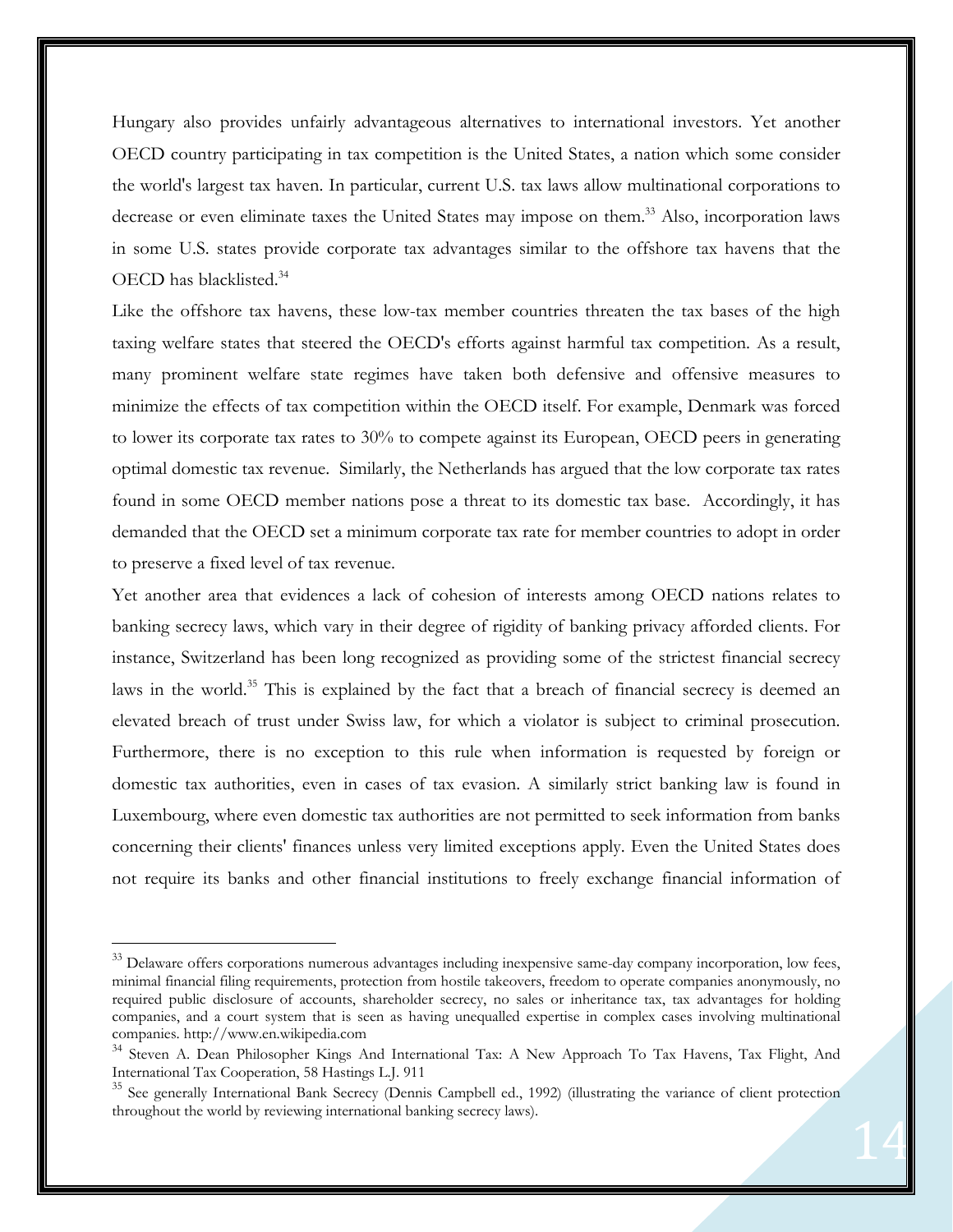clients with foreign tax agencies.<sup>36</sup>

1

These stringent prohibitions against information exchange are in stark contrast to the policies of other members of the OECD, which require banks to openly share their clients' financial data with tax authorities. For example, Italian laws have allowed tax agencies to circumvent banking secrecy at will when conducting tax audits.<sup>37</sup> Furthermore, Swedish law requires banks within its jurisdiction to send information annually to tax authorities regarding interest paid to resident clients. Few countries are more cooperative with tax agencies than Sweden, however, whose laws have granted tax authorities such open permission to obtain client information from banks that many question whether any protection of information from tax authorities exists at all. Based on these differences in tax practices among the OECD members, it is clear that harmful tax competition continues to thrive and will continue to do so even if the effects of offshore tax havens are neutralized.<sup>38</sup> Varying interests in tax policy have not only fostered tax competition within the OECD, but they have also caused several key members to abstain from or withdraw their support for measures to combat harmful tax competition.<sup>39</sup> When the OECD's 1998 report was released, both Switzerland and Luxembourg refused to sign the agreement because of their discord with the organization's harsh stance against banking secrecy.

Their disapproval of the OECD's aggressive actions has not faltered, as they have continued to withhold their endorsement of the OECD's subsequent reports. Given the historically strict banking secrecy laws in these two countries, their non-compliance seriously undermined the OECD's efforts to have its members agree to adopt legislation to open the exchange of financial information with foreign tax agencies. Yet Switzerland and Luxembourg were not alone, as several other member countries withdrew their support from the OECD's campaign as later reports and recommendations were produced. For example, both Belgium and Portugal rescinded their approval of the OECD's efforts against harmful tax competition following its release of a 2001 update of its goals and progress. Though Belgium and Portugal agreed with some aspects of the OECD's plan, the impetus for their withdrawal was their objection to the more onerous demands made upon some member

<sup>36</sup> Violations of Swiss banking secrecy laws are on par with breaches of silence in official matters such that violators are prosecuted at the initiative of the court, whereas violators of professional secrecy, such as doctors and lawyers, are prosecuted only at the initiative of the injured party. Id.

prosecuted only at the initiative of the injured party. *Id*. 37 Reuven S. Avi-Yonah **,** *A PROPOSAL TO ADOPT FORMULARY APPORTIONMENT FOR CORPORATE INCOME TAXATION: THE HAMILTON PROJECT*, University of Michigan Law School, Reed College, April <sup>38</sup> Supra Note 23

<sup>&</sup>lt;sup>39</sup> Tanina Rostain, Sheltering Lawyers: The Organized Tax Bar And The Tax Shelter Industry, Yale Journal on Regulation, Winter 2006, 23 Yale J. on Reg. 77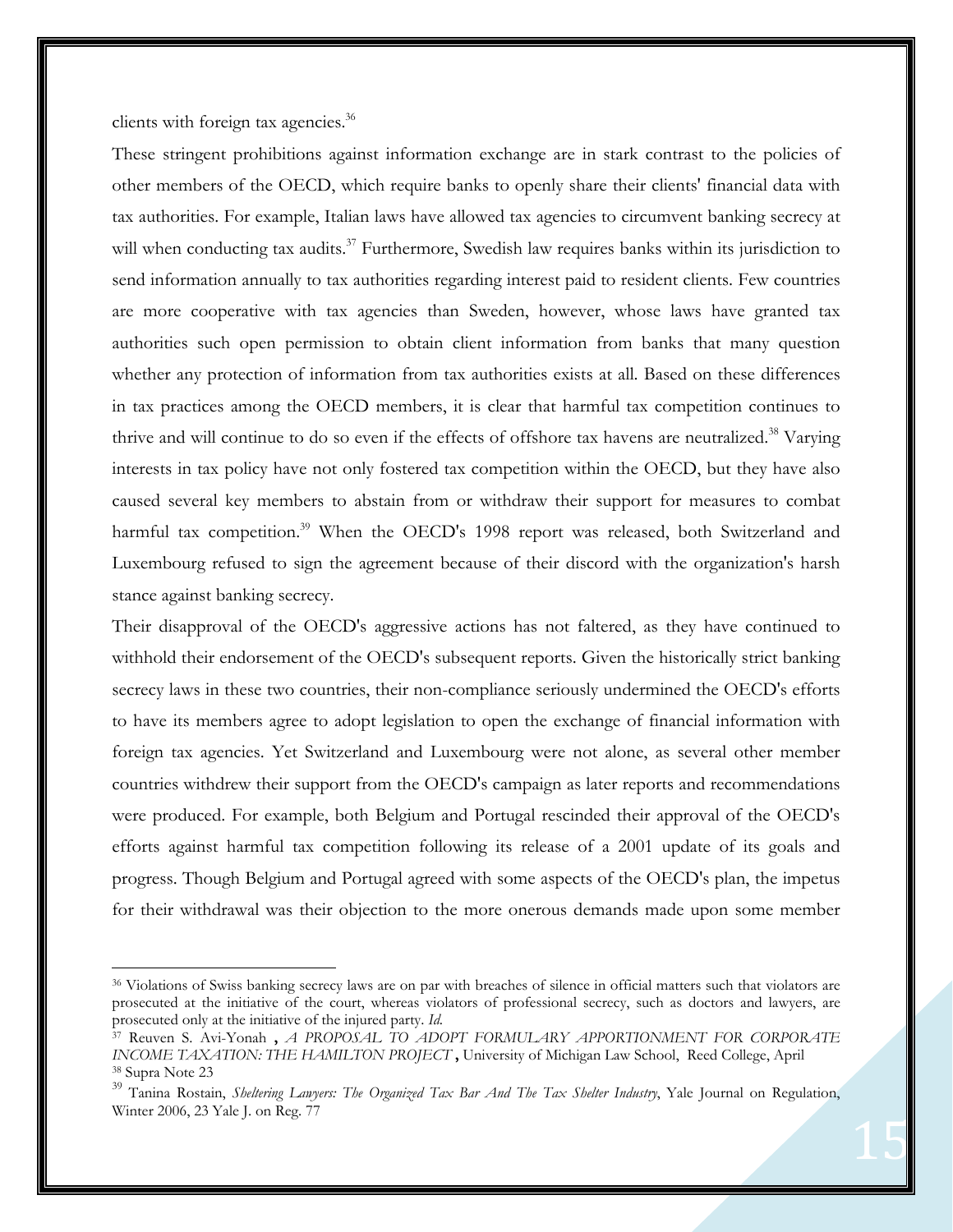nations to implement changes in tax legislation.<sup>40</sup>

Probably the most devastating blow to the OECD's campaign, however, was the defection of the United States in 2001. Citing its disinterest in global tax harmonization, efforts to coerce foreign nations to adopt specific tax policy, and aggressive policies against tax evasion, the United States decided that the OECD's report was overly broad and inconsistent with the country's tax and economic priorities.<sup>41</sup> Given the country's clout as a global economic leader, many member nations felt that inclusion of the United States in the OECD's efforts was essential to the OECD's success, and thus the organization was forced to amend its project to ensure U.S. involvement. Those revisions diluted the overall aggressiveness of the campaign by relaxing measures against tax evasion, lifting sanctions on tax havens practicing ring fencing, and extending the deadlines by which countries had to commit to cooperate with the OECD's initiatives.<sup>42</sup>

This lack of support by key member nations has had two major repercussions on the OECD's efforts against harmful tax competition. First, such defections have weakened the multilateral leverage of the OECD's efforts, which even the organization itself has admitted is crucial to the overall effectiveness of the project. Second, non-compliance by member countries has given offshore tax havens a strong argument in their opposition of the OECD and its recommendations. Essentially, they have noted the injustice of forcing economically vulnerable island nations to conform to the OECD's recommendations when its own members have refused to do so. Given these serious threats to a unified and widely-supported effort against harmful tax competition, the future effectiveness of the OECD's project is in doubt.<sup>43</sup>

Because its efforts have focused on coercing offshore tax havens to open financial disclosures and engage in less competitive tax practices, the OECD's campaign against harmful tax competition has gravely endangered the fiscal stability of emerging tax haven economies. Doing so without unified cooperation or concerted tax policy interests among its own members seriously calls into question

<sup>40</sup> Belgium and Portugal had already recognized the practice of ring fencing within their borders and had committed to its elimination. Id. Ring fencing was identified by the OECD as the practice of by a financial centre or regime of partially or fully isolating itself from its domestic economy by either excluding resident taxpayers from taking advantages of its tax benefits or by harbouring enterprises that prohibit operation in the domestic market.

<sup>&</sup>lt;sup>41</sup> In subsequent talks with the OECD, the United States also manifested its opposition to the harsh OECD stance against tax evasion. See William Brittain-Catlin, Offshore: The Dark Side Of The Global Economy (2005). Cited at FN. 2 of Richard A. Johnson, *Why Harmful Tax Practices Will Continue After Developing Nations Pay: A Critique Of The OECD's Initiatives Against Harmful Tax Competition,* Boston College Third World Law Journal Spring, 2006, 26 B.C. Third World L.J. 351

<sup>42</sup> *Id*

<sup>&</sup>lt;sup>43</sup> *Id.* Explaining U.S. concerns that Osama Bin Laden and other terrorist supporters have contributed to Al Qaeda funds secretly held offshore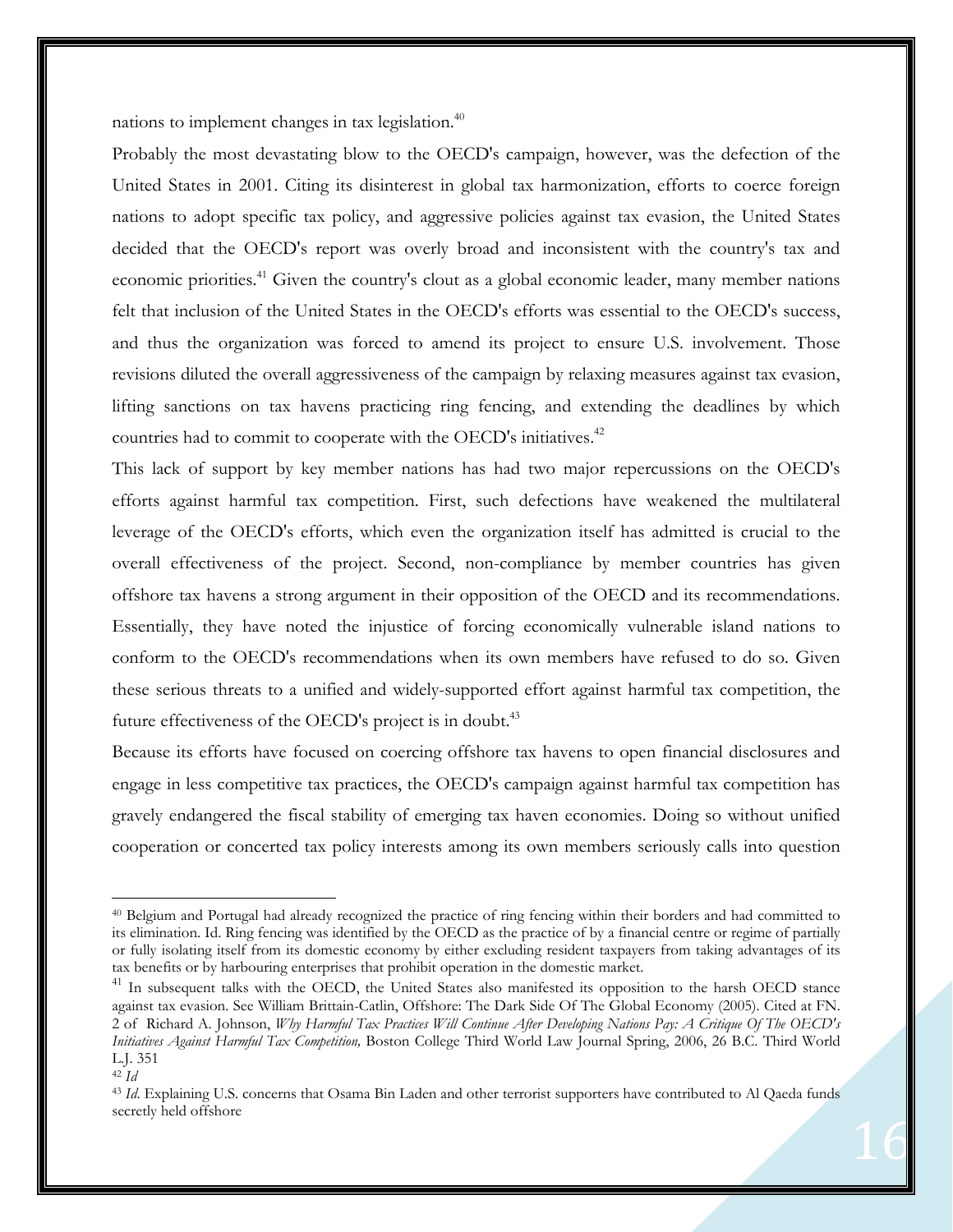the appropriateness of the OECD's campaign against harmful tax competition.

## **CHAPTER 4: MONEY LAUNDERING**

Money laundering is the method of concealing the proceeds of criminal activity in order to disguise its illegal origin and create the appearance that it was generated through legitimate business activities so that the perpetrators can spend their booty with the minimum of suspicion. Governments have designated it a criminal offence in its own right, just like the underlying offence(s) which result in the proceeds being obtained in the first place, in an attempt to take the profit out of crime. Different jurisdictions have historically defined crime predicating the offence of money laundering in different ways and it normally included only those crimes that were universally considered to be 'serious', such as narcotics trafficking, weapons dealing, racketeering and murder. For example, offshore financial centres would refuse all requests for judicial assistance from foreign governments if those requests in any way involved an investigation into tax evasion, which was not recognized as an offense in offshore centers and, therefore, did not meet the legal standard of dual criminality, i.e. it must be an offense in both countries for judicial co-operation to kick in. Offshore tax havens have long been associated with money laundering because their strict financial secrecy laws allow the creation of anonymous accounts while prohibiting the disclosure of financial information to foreign tax authorities. Recent reports indicate that as much as \$600 billion of illegal money is hidden in offshore banks. Furthermore, there is strong evidence indicating that a substantial portion of these funds concealed offshore has been used to sustain terrorist groups such as Al-Qaeda. Consequently, many countries and international groups have implemented measures to curb the prevalence of international money laundering, though most efforts have proven ineffective.<sup>44</sup> Nevertheless, there is an indication that a new wide-scale, multilateral effort against money laundering would prove successful, ironically because the barriers that the OECD's campaign against harmful tax competition faces are not present on this particular issue. Specifically, anti-money laundering policies

<sup>&</sup>lt;sup>44</sup> Following the 9/11 attacks, the United States enacted the USA PATRIOT Act, which included the International Money Laundering Abatement and Anti-Terrorist Financing Act of 2001 (IMLAAFA). The IMLAAFA granted the Secretary of the Treasury the authority to require domestic financial institutions to implement increased record-keeping and reporting procedures or face economic sanctions. A prominent multilateral measure against money laundering was initiated by the Financial Action Task Force (FATF), which produced a list of policy recommendations for members and non-members to combat money laundering. Also, the FATF produced a list in 2000 meant to blacklist those nations "whose detrimental practices seriously and unjustifiably hamper the fight against money laundering." Unfortunately, many initiatives enacted to minimize global money laundering have been unsuccessful, especially those enacted before 2001. The reason for this general ineffectiveness is the "lack of uniformity and cooperation in anti-money laundering legislation across nations."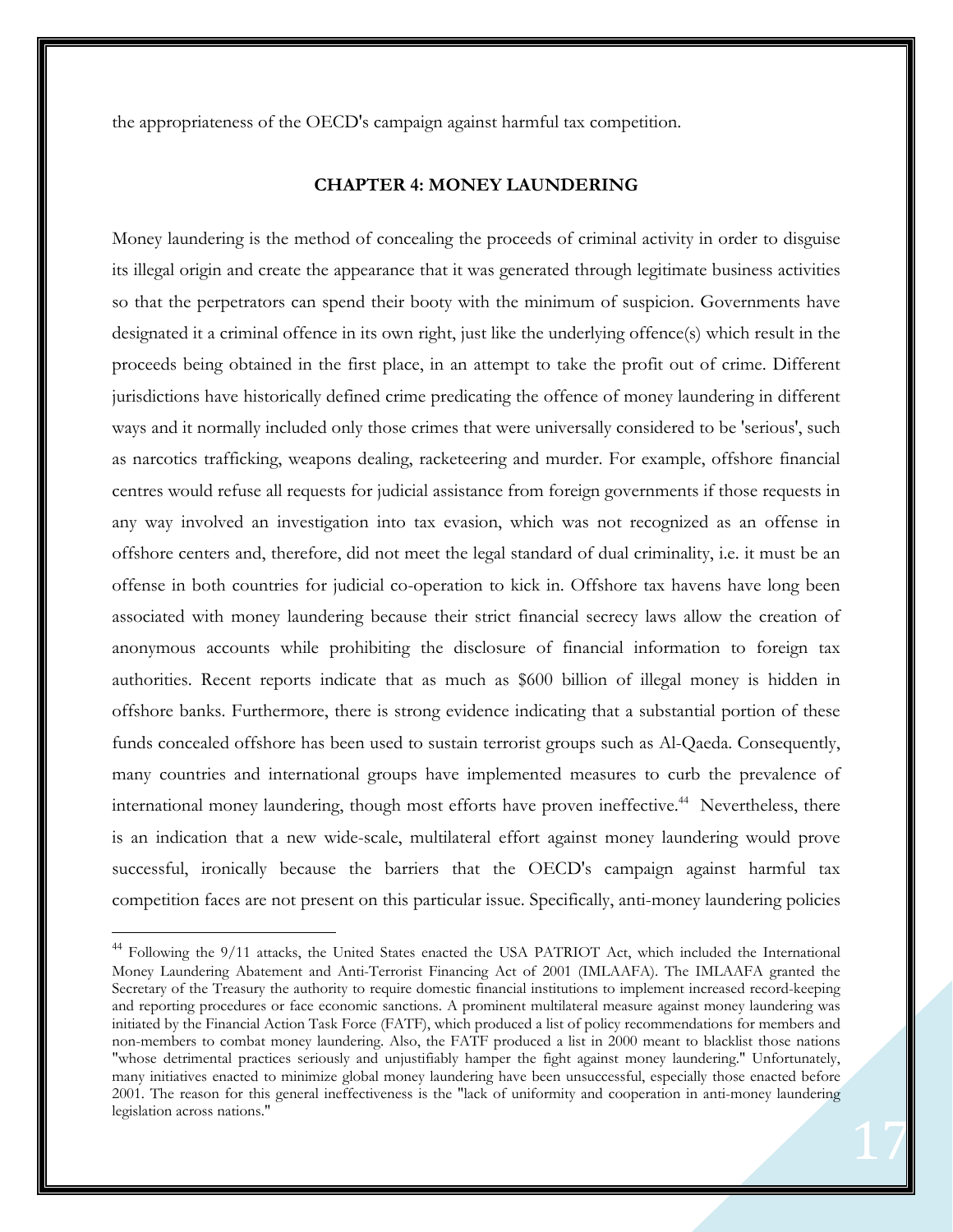are less invasive to financial secrecy, thus posing only a nominal economic threat to the fragile offshore tax haven economies. In addition, due to the uniform nature of money laundering and recent high-profile terrorist attacks, the current global climate indicates a tremendous convergence of global interests on the matter.

Money laundering is truly a global issue because, unlike harmful tax competition, it affects the financial institutions of every country. Even the world's most developed countries, including the United Kingdom and the United States, have contributed to the problem.<sup>45</sup> Furthermore, because money laundering is a criminal matter rather than one of tax policy preference, there has been universal recognition of its impropriety as well as accord in the urgency to address it through unified policy. However, it is because of major recent terrorist attacks that international interest have converged to such a point as to ensure the needed cooperation for an effective multilateral campaign against money laundering.

Following the 9/11 terrorist attacks, the United States immediately enacted laws to aid in uncovering terrorist funds held in its financial centres.<sup>46</sup> Soon after, numerous developed nations and offshore tax havens were prompted by U.S. initiatives and quickly agreed to adopt measures to combat international money laundering and uncover hidden terrorist financing. Since then, fervour for the search of terrorist funds through anti-money laundering legislation has only intensified, especially following the London bombings on July 21, 2005. What is important, however, is that this zeal is not centralized within a few nations of similar culture or disposition; rather numerous countries of varied background have recently experience the first-hand effects of terrorism including Jordan, Spain, the Philippines, and India. Because this internationally convergent interest indicates the elevated potential for effectiveness, now is the opportune time to initiate a unified, multilateral campaign against money laundering.

Offshore financial centers been left with 'Hobson's Choice': implement FATF's recommendations and lose significant business because foreign clients will go somewhere else or do not implement the recommendations and lose business anyway because your name will go on a global black-list and other types of foreign clients will be pressured into no longer doing business with you. Even those

<sup>45</sup> After the fall of the Russian economy in the 1990s, it was discovered that the Bank of New York was used to launder an estimated \$7.5 billion of illegal money from Russia.<br><sup>46</sup> The USA PATRIOT Act was passed just weeks after the 9/11 attacks. This Act contained the IMLAAFA, which gave

the government special power to require stricter financial record keeping by domestic banks with aggressive sanctions for non-compliance.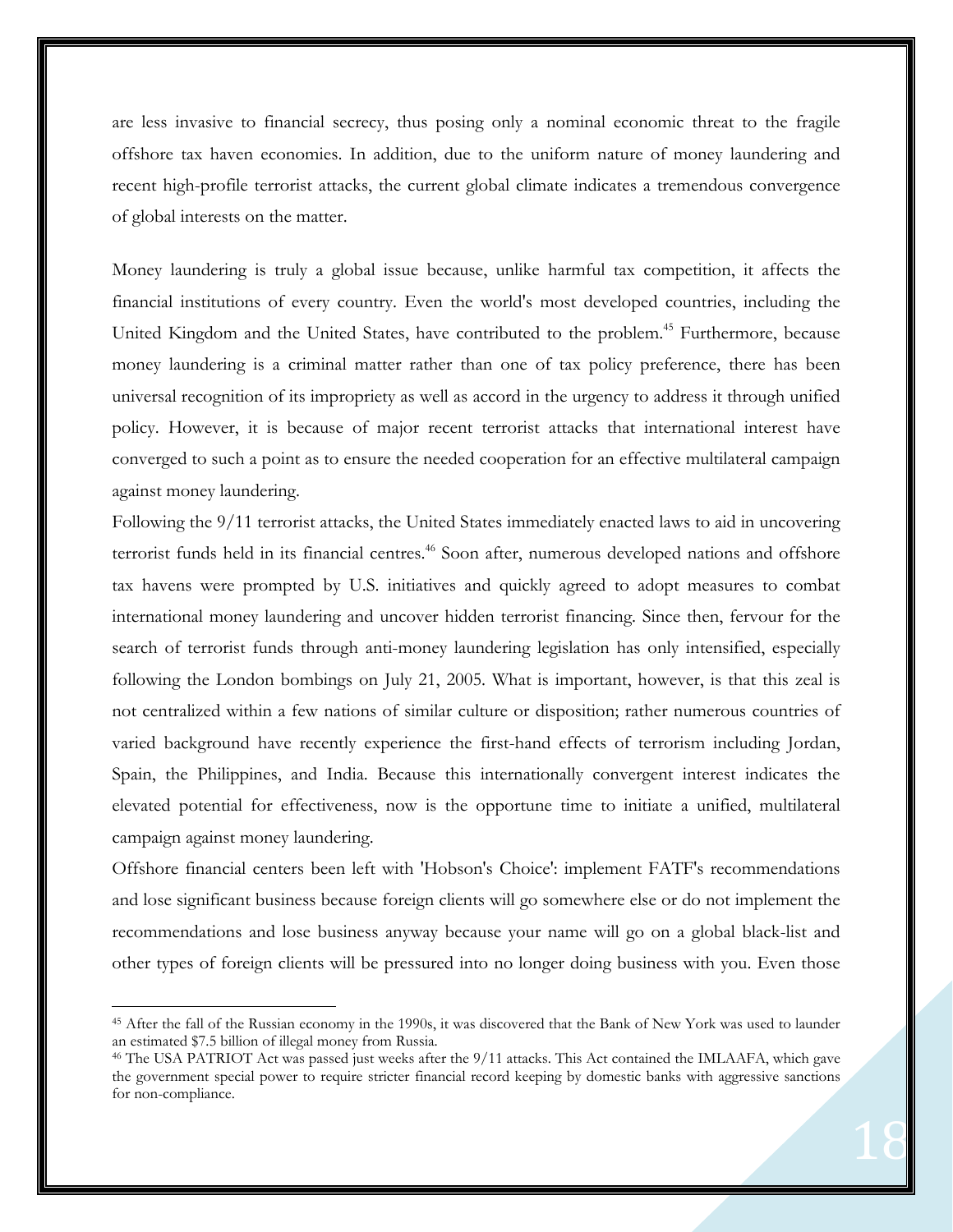that do want to be a good global citizen are faced with the problem of how to pay for the introduction of these new measures.

Some small and emerging countries have felt bullied by the world's major countries and there is a lingering suspicion that FATF's measures, in conjunction with a global "tax harmonization" drive by the Organisation for Economic Co-operation and Development, are as much designed to help major countries collect more taxes as they are to stamp out major crime that is not tax-related. Developing or transition countries are particularly vulnerable to money laundering because they generally lack the level of legal, enforcement and professional sophistication required to effectively regulate one of the most complex areas of criminal activity.

Many also lack the finances to implement a system that will meet international standards. However, if they do not meet these standards, they are likely to find themselves on FATF's list of 'Non Cooperative Countries and Territories' which, apart from being embarrassing, may lead to a loss of revenue as companies in countries that do meet these standards shy away from doing business with them for fear of attracting the unwelcome attention of their home regulators and law enforcement agencies.

Another negative consequence of failing to control money laundering is that it encourages some of the world's worst criminals, such as terrorists and narcotics traffickers, to establish a foot-hold in a country, with all of the underlying problems that brings, such as threats of violence, bribery, corruption, murder, etc.

## **Money Laundering: The Indian Scenario**

With increasing sophistication in the use of technology for transfer of funds and given the fact that there has been considerable liberalization and progressive dismantling of controls in the regulatory framework in India, banks in India need to be in a state of high alert so that they can steer clear of Money Laundering. It is important to remember that banks and financial institutions are both transmitters of money and regulators of the flow of money.<sup>47</sup>

In India, certain prudent banking practices which check the proliferation of Money Laundering activities in the country are there. Some of these practices are outlined below:

<sup>47</sup> S.Ganesh , Money Laundering, See http://www.rbi.org.in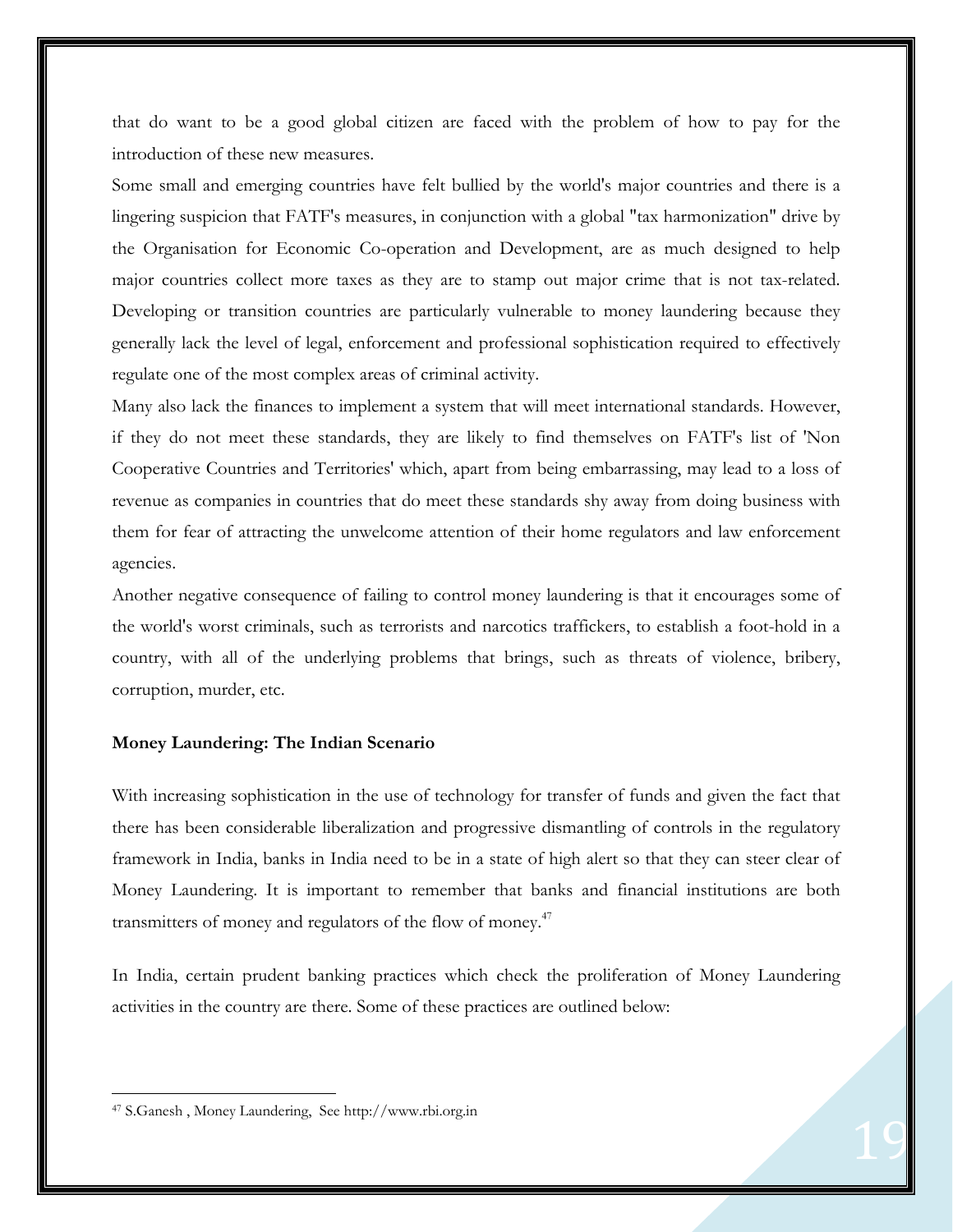- Identification of prospective clients is carried out prior to the opening of a bank account by obtaining proper introduction. This procedure partly addresses the requirement of KYC.<sup>48</sup>
- Criminal investigation is allowed in banking transactions in India. For example, the Income Tax Department can call for information relating to customers accounts and transactions. Erring accounts can be frozen. This addresses the Basle Principle on Compliance with legislation and law enforcement agencies.
- Certain statues such as "The Bankers Books Evidence Act, 1891" and the "Banking Companies (Preservation of Records) Rules, 1985" require the making available / retention of records to investigating agencies, which addresses the Basle Principle on Record Keeping and Systems.

# **Existing Legal Framework to Curb Money Laundering in India**

The Prevention of Money Laundering Act, 2002 (PMLA 2002) forms the core of the legal framework put in place by India to combat money laundering. PMLA 2002 and the Rules notified there under came into force with effect from July 1, 2005. The PMLA 2002 and rules notified there under impose obligation on banking companies, financial institutions and intermediaries to verify identity of clients, maintain records and furnish information to financial intelligence unit, India. PMLA 2002 defines money laundering offence and provides for the freezing, seizure and confiscation of the proceeds of crime.<sup>49</sup> In addition to the PMLA certain other legislations also aim towards curbing money laundering. They are as follows: $50$ 

- The Conservation of Foreign Exchange and Prevention of Smuggling Activities Act, 1974
- The Income Tax Act, 1961
- The Benami Transactions (Prohibition) Act, 1988
- The Indian Penal Code and Code of Criminal Procedure, 1973

<sup>48</sup> In order to comply with regulatory provisions under the Prevention of Money Laundering Act 2002, Rules issued thereunder and related guidelines/circulars issued by SEBI, KYC formalities are required to be completed for all Unit Holders, including Guardians and Power of Attorney holders, for any investment (whether new or additional purchase) of Rs. 50,000 or more in mutual funds. For the convenience of investors in mutual funds, all mutual funds have made special arrangements with CDSL Ventures Ltd. (CVL), a wholly owned subsidiary of Central Depository Services (India) Ltd. (CDSL)). See http://www.amfiindia.com/showhtml.asp?page=kyc 49 http://fiuindia.gov.in/pmla2002.htm

<sup>50</sup> Supra 47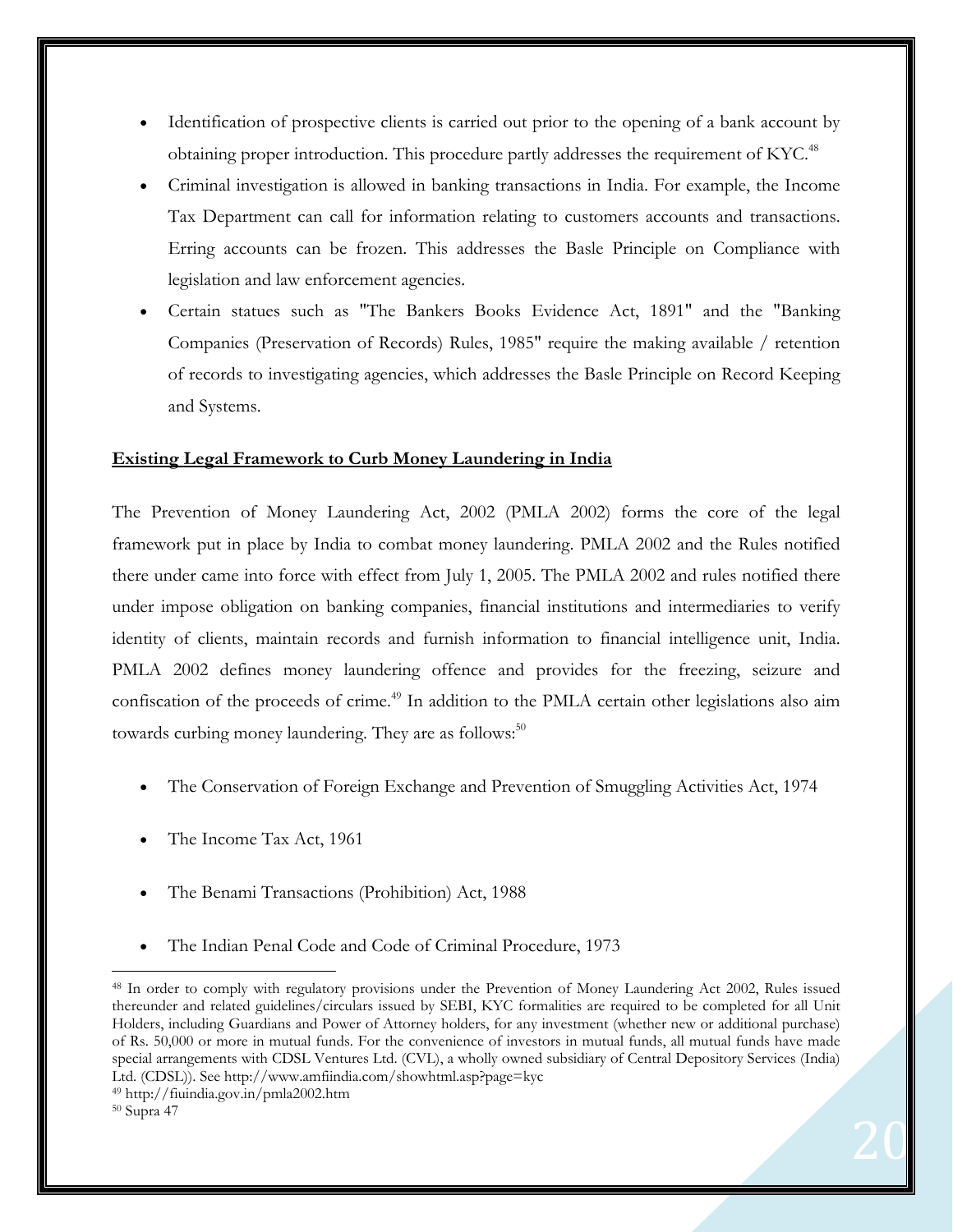- The Narcotic Drugs and Psychotropic Substances Act, 1985
- The Prevention of Illicit Traffic in Narcotic Drugs and Psychotropic Substances Act, 1988

# **CHAPTER 5: EFFECTS OF TAX HAVEN ON INDIA**

The Indo-Mauritius DTAA was first signed in 1983. The main provision was that no resident of Mauritius would be taxed in India on capital gains arising out of sale of securities in India. The treaty gives capital gains exemption for investments if routed via Mauritius. It's been a very controversial treaty. During the last six years it has been in the news particularly because of public interest litigation in Supreme Court of India challenging some of its provisions.<sup>51</sup> To prevent its misuse officials want the Treaty to have the same provisions as incorporated in the treaty with Singapore. The India-Singapore Double Tax Avoidance Treaty has got virtually similar provisions, but tax exemption is only for bona fide businesses.<sup>52</sup>

Mauritius has since abolished capital gains tax so that effectively there are no taxes on Mauritiusbased foreign institutional investors (FIIs) investing in India. In the last few years Mauritius has emerged as the largest foreign investor in India thus clearly indicating that it has become a tax haven for foreign investors. This indicates the route investors are taking into India to avoid otherwise due taxation. Inspite of the controversies generated, various Indian Finance Ministers have strongly supported it in its present form. They maintained that changing its clauses would lead to flight of capital from the country, slowing down foreign investment inflows and may lead to a significant stock market crash. But, in an unexplained turn around, the Indian Finance Ministry has now admitted in the Indian Parliament that DTAA is being misused. It has thus decided to review some of its provisions particularly those that are leading to what's called 'treaty shopping'.

Before dealing with this in greater detail, it's important to explain the principles and the philosophy behind double taxation agreements and the ways in which some of them are abused across the world. Nations normally sign such treaties so that corporate entities and individuals, with businesses in several countries, do not have to pay taxes on the same income twice i.e. in the country of their

<sup>51</sup> http://www.indlawnews.com/1300b460f01af76ca5ae693532b82d65 52 http://www.cainindia.org/news/7\_2006/indomauritius\_tax\_treaty\_under\_cloud\_.html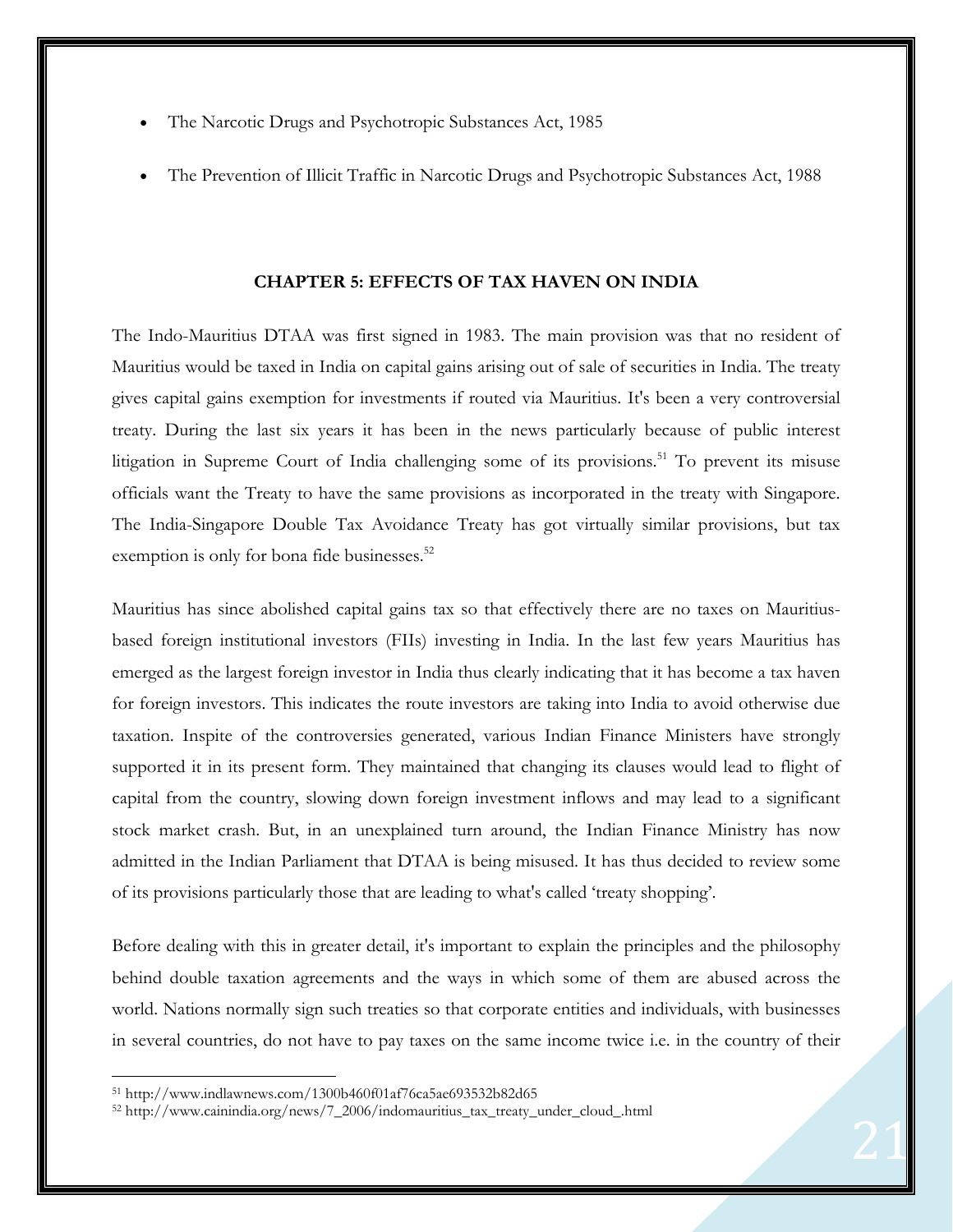origin and in the one they are operating in. The problem arises when provisions of such bilateral agreements aren't interpreted properly by tax authorities and, more specifically, when such treaties are signed with offshore finance centres or what are commonly known as tax havens. Since tax havens like Mauritius do not levy any meaningful income tax on domestic offshore firms others have very low rates it opens up opportunities for corporate entities to avoid paying any taxes or paying just nominal taxes.<sup>53</sup>

India allows the Mauritius-based firms to pay taxes on their India income as per Mauritius laws. Thus, the Mauritius entities end up paying nearly zero tax on income from Indian operations. Because of Mauritius laws, where entities can be residents merely by registering their firms locally, the potential for abuse is immense. It is reported that Indians used Mauritius-registered companies and Mauritius offshore trusts to hold assets abroad beyond the reach of Indian tax laws. This is called 'round-tripping', where Indians re-route their money stashed abroad through the Mauritius route. In a May 2005 report to Parliament, the Comptroller and Auditor General of India (CAG) proposed that the income of FIIs from stock market activities should be treated as business profit and taxed accordingly. Unfortunately this proposal was ignored by the Parliament.<sup>54</sup>

The DTAA signed with Mauritius in 1983 specified that capital gains made on the sale of shares of Indian companies by investors resident in Mauritius would be taxed only in Mauritius and not in India. For 10 years the treaty existed only on paper since FIIs were not allowed to invest in Indian stock markets. That changed in 1992 when FIIs were allowed into India. The same year, Mauritius passed the Offshore Business Activities Act, which allowed foreign companies to register in the island nation for investing abroad. Registering a company in Mauritius has obvious advantages such as, total exemption from capital gains tax, quick incorporation, total business secrecy and a completely convertible currency.

#### Round Tripping

 $\overline{a}$ 

Thus, the Mauritius entities end up paying nearly zero tax on income from Indian operations. Because of Mauritius Laws,<sup>55</sup> where entities can be residents merely by registering their firms locally,

<sup>53</sup>http://timesofindia.indiatimes.com/NEWS/India\_Business/India\_to\_push\_for\_change\_in\_tax\_treaty\_with\_Mauritiu s/articleshow/1068539.cms

<sup>&</sup>lt;sup>54</sup> Report No.13 of 2005 (Direct Taxes) See. http://cag.nic.in/reports/d\_taxes/2005\_system/Chapter3.pdf<br><sup>55</sup> The Mauritian Offshore Business Activities Act, 1992 specifies minimum requirements for setting up of an offshor business entity.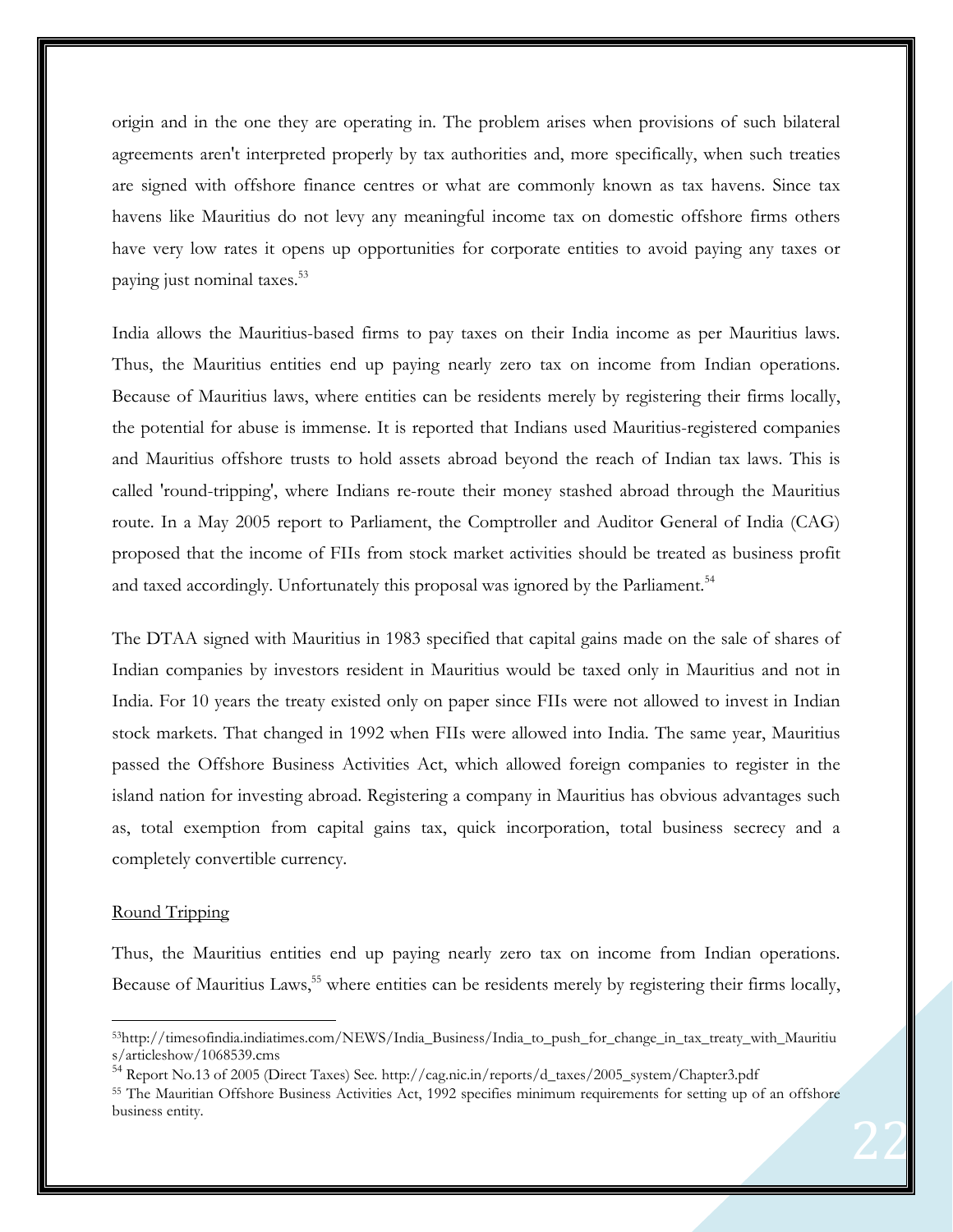the potential for abuse is immense. It is reported that Indians used Mauritius-registered companies and Mauritius offshore trusts to hold assets abroad beyond the reach of Indian tax laws.<sup>56</sup> This is called 'round-tripping', where Indians re-route their money stashed abroad through the Mauritius route.

## Treaty Shopping

*Treaty Shopping* is a condition where a national or resident of a third country seeks to obtain the benefit of a DTAA between two other countries by interposing a company or other entity in one or the other of them.57 This means that foreign investors in third countries with relatively high rates of taxation on income/profits earned by companies and/or capital gains accruing from transactions in shares and securities are using the Mauritius route to bring investments to India by taking advantage of the DTAA<sup>58</sup>. In the last few years Mauritius has emerged as the largest foreign investor in India thus clearly indicating that it has become a Tax Haven for foreign investors. This indicates the route investors are taking into India to avoid otherwise due taxation.59

## Political Angle

Inspite of the controversies generated, various Indian Finance Ministers have strongly supported it in its present form. They maintained that amending the treaty would lead to flight of capital from the country, slowing down foreign investment inflows and may lead to a significant stock market crash.60 But, in an unexplained turn around, the Indian Finance Ministry has now admitted in the Indian Parliament that DTAA is being misused

Thus, recently the Indian government have been pressurising the Mauritius government to make amendments in the DTAA<sup>61</sup>, to overcome the abusive usage such as double tripping and *Treaty Shopping*, in an attempt to increase tax collection from many corporate transactions, engineered by non-Mauritius residents out of that island country

<sup>56</sup> See Report of Comptoller and Auditor General of India (CAG): 'Union Audit Report on Direct Taxes (2003-2004)- Report No 13 of 2005

<sup>&</sup>lt;sup>57</sup> *Supra* 1<br><sup>58</sup> Since Mauritius abolished capital gains tax, as mentioned above, effectively there are no taxes on Mauritius-based FIIs investing in India.

<sup>59</sup> The *Azadi Bachao Andolan* case has validated *Treaty Shopping* on the ground of being a policy decision to be taken by the central government and has gone for a very restrictive interpretation of the DTAA. <sup>60</sup>The report of the Joint Parliamentary Committee on Stock Market Scam See http://www.rbidocs.rbi.org.in/rdocs/notification/PDFs/33840.pd

<sup>&</sup>lt;sup>61</sup> Shantanu Nandan Sharma, *CBDT Chairman In Mauritius To Plug Tax Avoidance Loopholes, ECONOMIC TIMES*, February 10, 2008 (Edn.)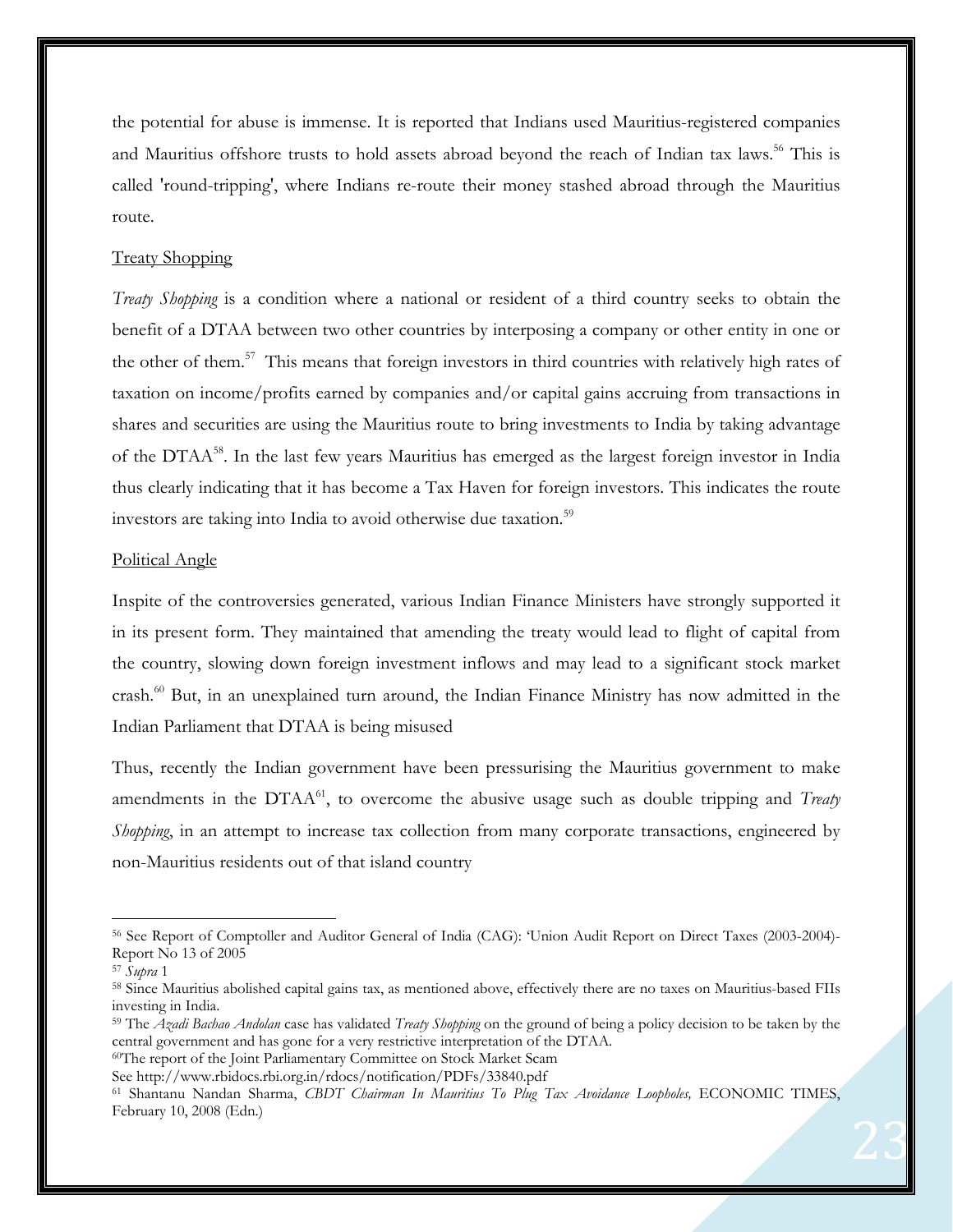## Judicial Response to Indo-Mauritius DTAA

For the first time the Indo-Mauritius DTAA was judicially examined in the **Advance Ruling No. 9**  of 1995.<sup>62</sup> Two entities incorporated in Mauritius sought an Advance Ruling with respect to their dividend income paid by and Indian Company being subjected to withholding tax in India. Article 10 Paragraphs (1) and  $(2)^{63}$  of the DTAA provided that dividend income shall be taxable in the Country in which the entity paying the dividend is a resident of. The rate of tax on the dividend income was fixed at 5% in cases where the beneficial owner is a company which holds directly at least 10% of the capital of the company paying the dividends and 15% in all other cases. Each of the two companies, carried on the business of investing in the banking and financial sector in India and had invested over US \$ 60, 00,000 by way of subscription for shares in an Indian Bank.

The applicant sought confirmation that the dividends it receives from the Indian bank will be subject to withholding tax which shall not exceed 5% of the gross amount of the dividends and that any gains derived by the applicant from the eventual alienation of its shares in the said bank will not be taxable in India. It was also stated that the applicant was a fully owned subsidiary of a banking company of Britain which was certified by the Company Secretary.

The Authority dealt with the residence status of the Company with respect to the question that since the entire shareholding of the company was with the Bank situated in Britain whether the effective management of the Company is situated in Britain or Mauritius? It was held that "place of effective management" refers to the place from where, factually and effectively, the day to day affairs of the companies are carried on and not to the place where the ultimate control of the company resided and therefore deciding that the company was resident of Mauritius.<sup>64</sup> As regards the withholding of tax was concerned; Article 10 of the DTAA<sup>65</sup> provides for the taxation of dividend income.

 $\overline{a}$ 

<sup>62 [1995] 220</sup> ITR 377 (AAR)

<sup>&</sup>lt;sup>63</sup> ARTICLE 10 - *Dividends* - 1. Dividends paid by a company which is a resident of a Contracting State to a resident of the other Contracting State may be taxed in that other State.

*<sup>2.</sup>* However, such dividends may also be taxed in the Contracting State of which the company paying the dividends is a resident and according to the laws of that State, but if the recipient is the beneficial owner of the dividends the tax so charged shall not exceed—

 <sup>(</sup>*a*) five per cent of the gross amount of the dividends if the beneficial owner is a company which holds directly at least 10 per cent of the capital of the company paying the dividends ;

 <sup>(</sup>*b*) fifteen per cent of the gross amount of the dividends in all other cases.

This paragraph shall not affect the taxation of the company in respect of the profits out of which the dividends are paid.<br><sup>64</sup> It was also held that since the general meetings of the company were conducted at Mauritius it the effective management was situated there. Also under the DTAA what mattered was where the place of effective management was situated in between the two countries and not with respect to other countries. 65 *Ibid.*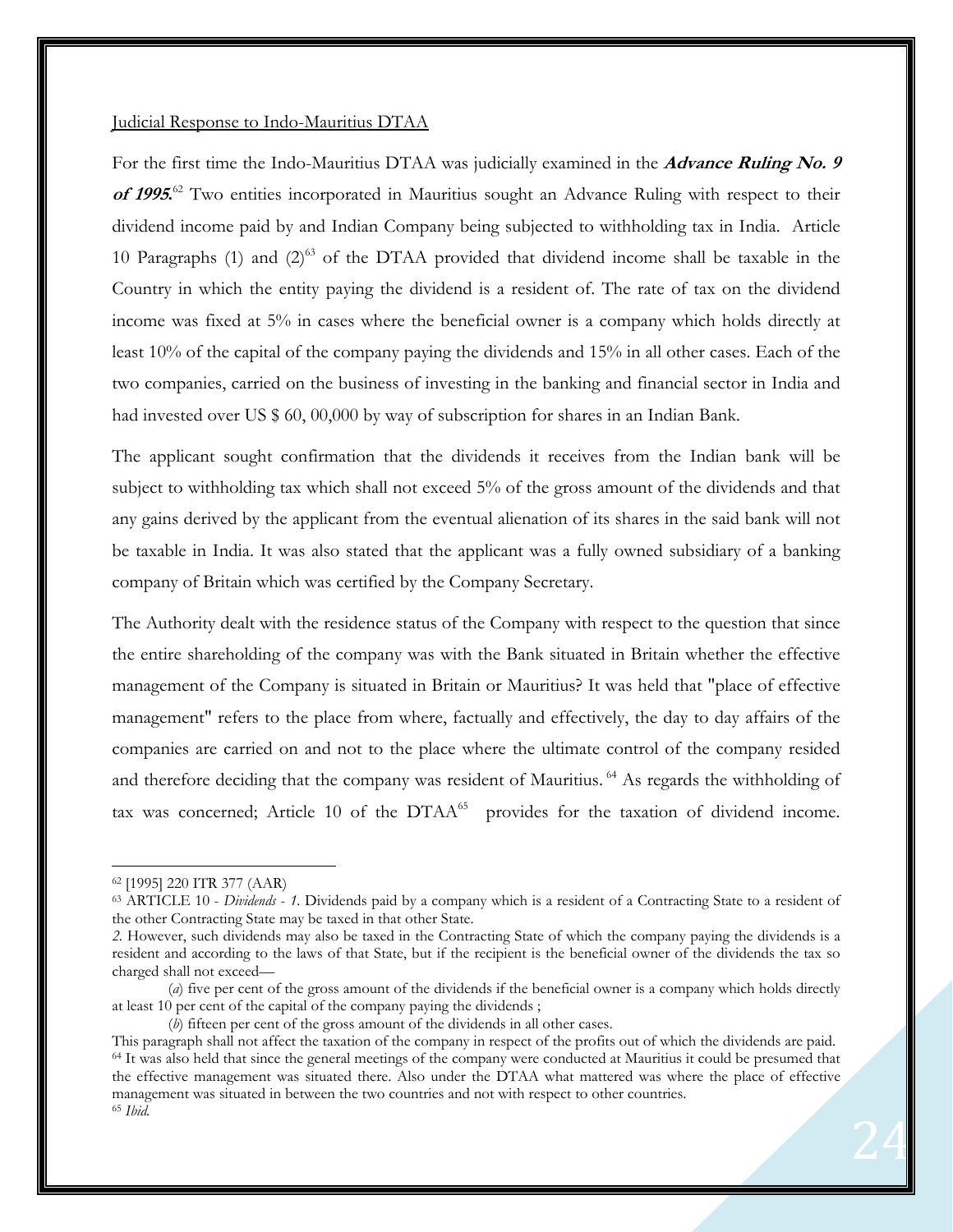Dividends derived by a resident of Mauritius from a company resident in India will be taxable at the rate of 15% on their gross amount.

However, a concessional rate of 5% will be available if the recipient of the dividend (i) is the beneficial owner of the shares in question and (ii) hold's directly at least 10% of the capital of the company paying the dividend. Authority found that the second condition was fulfilled but however there was a deliberation regarding the fulfillment of the first condition. It was on record that the entire shareholding of the Mauritian entities were with the British Bank and therefore the presumption shall be that the beneficial shareholding of the companies where with the British Bank. The authority found that the companies were established in 1994 soon after the revised Double Taxation Avoidance Agreement between India and the U.K. was notified. Hence the authority was of the impression that the Mauritian entities were established with the sole purpose of circumventing the Indo-U.K. DTAA and therefore the applications were rejected. Today, as dividends are tax-free in the hands of all shareholders, the impact of the ruling has been technically mitigated.<sup>66</sup>

One of the leading decisions of the Apex Court in this matter is that of **Union of India v. Azadi Bachao Andolan.**<sup>67</sup> This case arose from an appeal from an order of the Delhi High Court which invalidated a circular of the CBDT regarding the Indo-Mauritius DTAA. As has been already pointed out, the capital gains arising out of alienation of shares will be taxed in the country where the person is resident.<sup>68</sup> By a Circular No. 682, dated March 30, 1994<sup>69</sup> issued by the CBDT, the Government of India clarified that capital gains of any resident of Mauritius by alienation of shares of an Indian company shall be taxable only in Mauritius according to Mauritius taxation laws and will not be liable to tax in India. Some time in the year 2000, some of the income-tax authorities issued show cause notices to some FIIs functioning in India calling upon them to show cause as to why they should not be taxed for profits and for dividends accrued to them in India.

The basis on which the show cause notice was issued was that the recipients of the show cause notice were mostly "shell companies" incorporated in Mauritius, operating through Mauritius, whose main purpose was investment of funds in India. It was alleged that these companies were controlled and managed from countries other than India or Mauritius and as such they were not "residents" of

<sup>66</sup> S.115 O of the Income Tax Act, 1961 now provides that dividend paid by a company will he chargeable to income tax in the hands of the Company itself.

<sup>67 [2003] 263</sup> ITR 706 (SC)

<sup>68</sup> *Supra* n.9 69 [1994] 207 ITR (St.) 7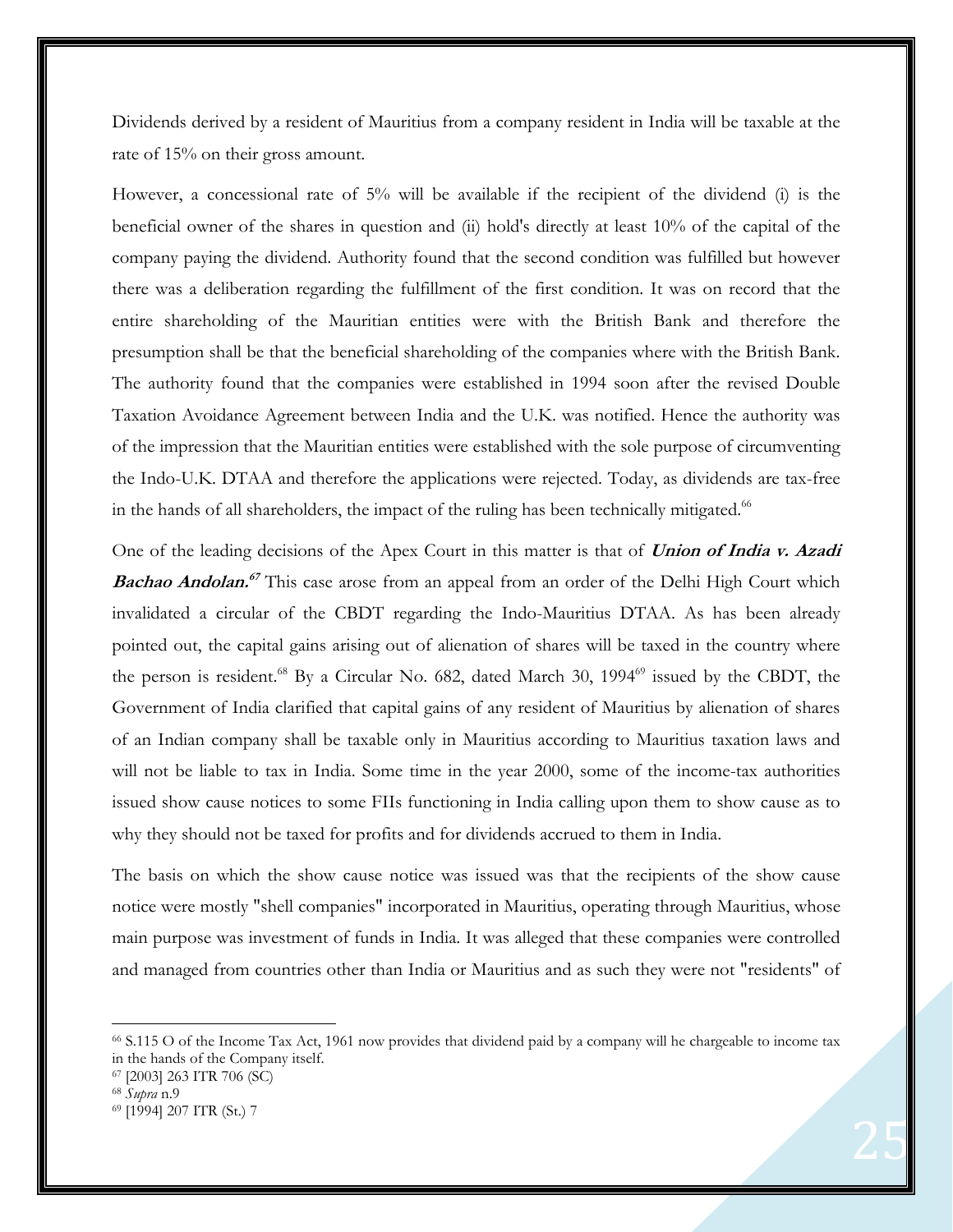Mauritius so as to derive the benefits of the DTAA. Thereafter, to further clarify the situation, the CBDT issued Circular No. 789 dated April 13,  $2000^{70}$  whereby it was clarified that wherever a certificate of residence is issued by the Mauritian authorities, such certificate will constitute sufficient evidence for accepting the status of residence as well as beneficial ownership for applying the DTAA accordingly. Two Writ petitions were filed in the Delhi High Court challenging the validity of Circular 789 and it was prayed that the Court directs the Government to take appropriate measures to check that the DTAA is not misused for fiscal evasion purposes. The petitioners also prayed that the court delimits the power of the CBDT to issue circulars which will be injurious to public interests. The Delhi High Court deciding in favour of the petitioners held that inasmuch as the impugned circular directs the income-tax authorities to accept a certificate of residence issued by the authorities of Mauritius as sufficient evidence as regards status of resident and beneficial ownership, it was ultra vires the powers of the Central Board of Direct Taxes. It held that an Assessing Officer in a given case has the power to lift the corporate veil for finding out whether the purpose of the corporate veil is avoidance of tax or not. The impugned circular was held ultra vires as it interfered with this quasi judicial function of the Assessing Officer.

The Court observed that Section 90 of the Income Tax Act, 1961 provides power to the Central Government to enter into Double Taxation Avoidance Agreements and such an agreement is brought into force by notifying it in the official gazette. The provisions of such a DTAA override the provisions of the Income Tax Act and if an agreement under Section 90 is inconsistent with the general principles of the Income Tax Act, it will prevail over the same.<sup>71</sup>

Thereafter the Court citing various judgments held that a circular promulgated by the CBDT under Section 119<sup>72</sup> of the Act was binding upon Assessing Officers. It was held by the Delhi High Court that Circular 789 had an effect of interfering with the exercise of discretion of the Assessing Officer

 $\overline{a}$ 

71 The Court pointed out that the Sections 4,5 and 9 of the Income Tax Act is subject to the Act and therefore an agreement entered into between India and any other country under Section 90 of the Act will have overriding effect.

Provided that no such orders, instructions or directions shall be issued—

<sup>70 [2000] 243</sup> ITR (St.) 57

<sup>72</sup> INSTRUCTIONS TO SUBORDINATE AUTHORITIES. Section 119 (1) The Board may, from time to time, issue such orders, instructions and directions to other income-tax authorities as it may deem fit for the proper administration of this Act, and such authorities and all other persons employed in the execution of this Act shall observe and follow such orders, instructions and directions of the Board :

 <sup>(</sup>*a*) so as to require any income-tax authority to make a particular assess-ment or to dispose of a particular case in a particular manner; or

 <sup>(</sup>*b*) so as to interfere with the discretion of the wali[Commissioner (Appeals)] in the exercise of his appellate functions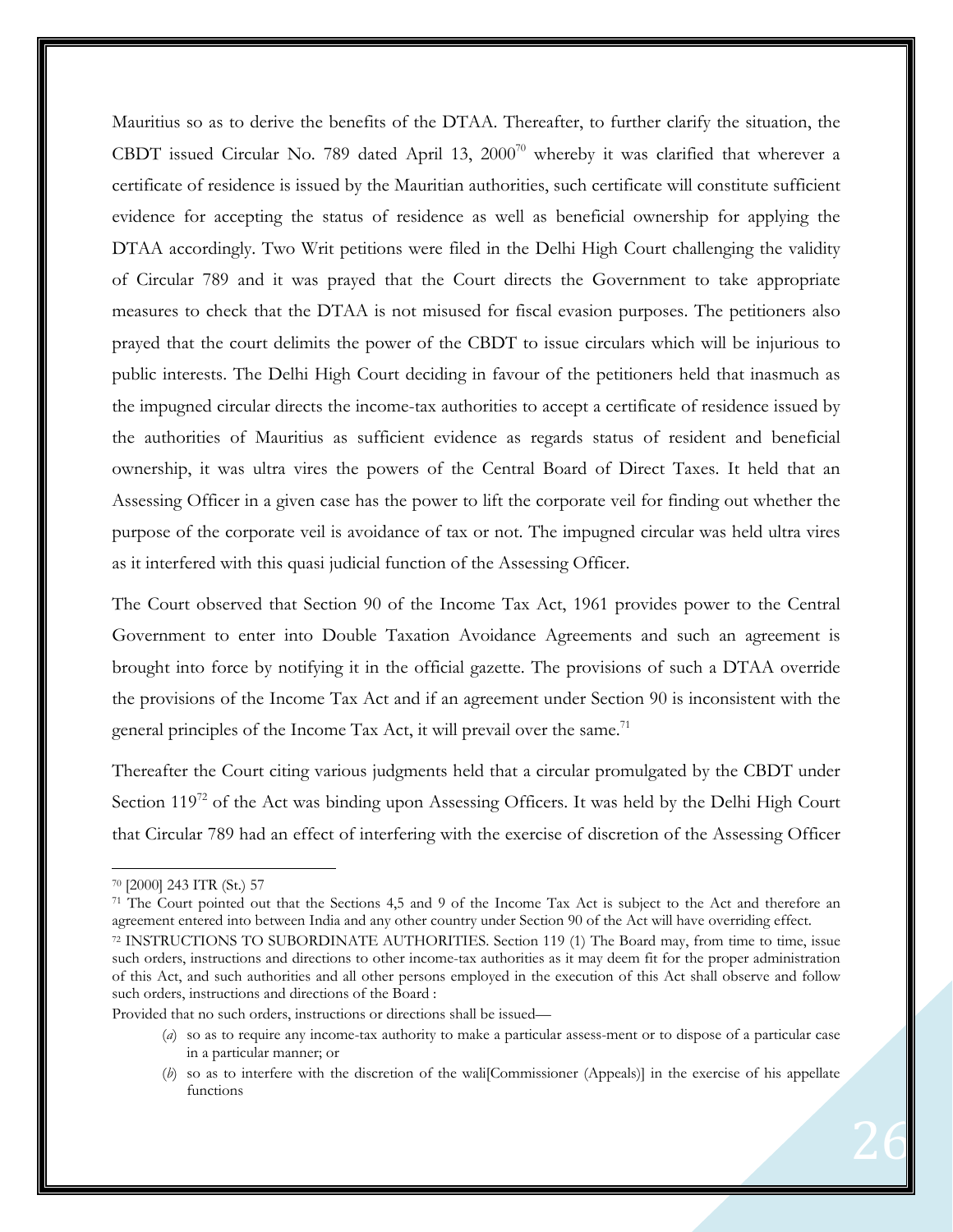and therefore is *ultra vires* Section 119. The Supreme Court held that what circular 789 did was to clarify an existing position under the DTAA and since the DTAA provisions have an overriding effect over the provisions of the Income Tax Act, the impugned circular is not *ultra vires* Section 119. The court also examined the contention of the respondents that the particular Indo-Mauritius DTAA was *ultra-vires* the powers of the Central Government that is conferred by Section 90 of the Income Tax Act, 1961. The Court answered this by stating that if the law made is under an authority derived from a statute, it can't be questioned merely because it fails in its objective.

As regards the question of legality of treaty is concerned, the court held that in absence of any clause in the treaty prohibiting a round tripping activity, it cannot be said that the treaty intended to the same. It was observed that assessing officers need not pierce the corporate veil to find out the true character of an entity since such a situation was not contemplated under the DTAA. Reference was made to the Indo-US DTAA where a limitation on benefits clause was inserted to avoid such a situation of *Treaty Shopping*. The Court held that if legislators' intention was to prohibit *Treaty Shopping* they would have put such a clause in the Indo-Mauritius treaty too.

This judgment has been subject to many criticisms since it indirectly validates tax evasion under the guise of a law. The Court has displayed an extreme case of judicial restraint and avoided answering the question of validity of the DTAA because of its misuse. Though it is a correct position of law under the separation of powers theory followed by India that the judiciary should not decide on matter relating to policy, however in the present case a patent illegality and flaw in the DTAA has been validated on the pretext that there was absence of legislative intent.<sup>73</sup> The attitude of the Court was such as to relieve itself of the responsibility of determining the question of validity of the DTAA and the illegal abuse of the same.

#### Suggestions to Improve Indo-Mauritius DTAA

 $\overline{a}$ 

To overcome the misuse of the provisions, the Indian government can deal it at the policy level by pressuring the Mauritius to incorporate Limitation of benefit (LoB) clause and the formation of a joint monitoring committee. Both the countries must also cooperate towards eliminating treaty

<sup>73</sup> Sohrab Erach Dastur, *Principles of Interpretation of issues in Double Taxation Avoidance Treaties*, see http://www.itatonline.org/interpretation/interpretation17.php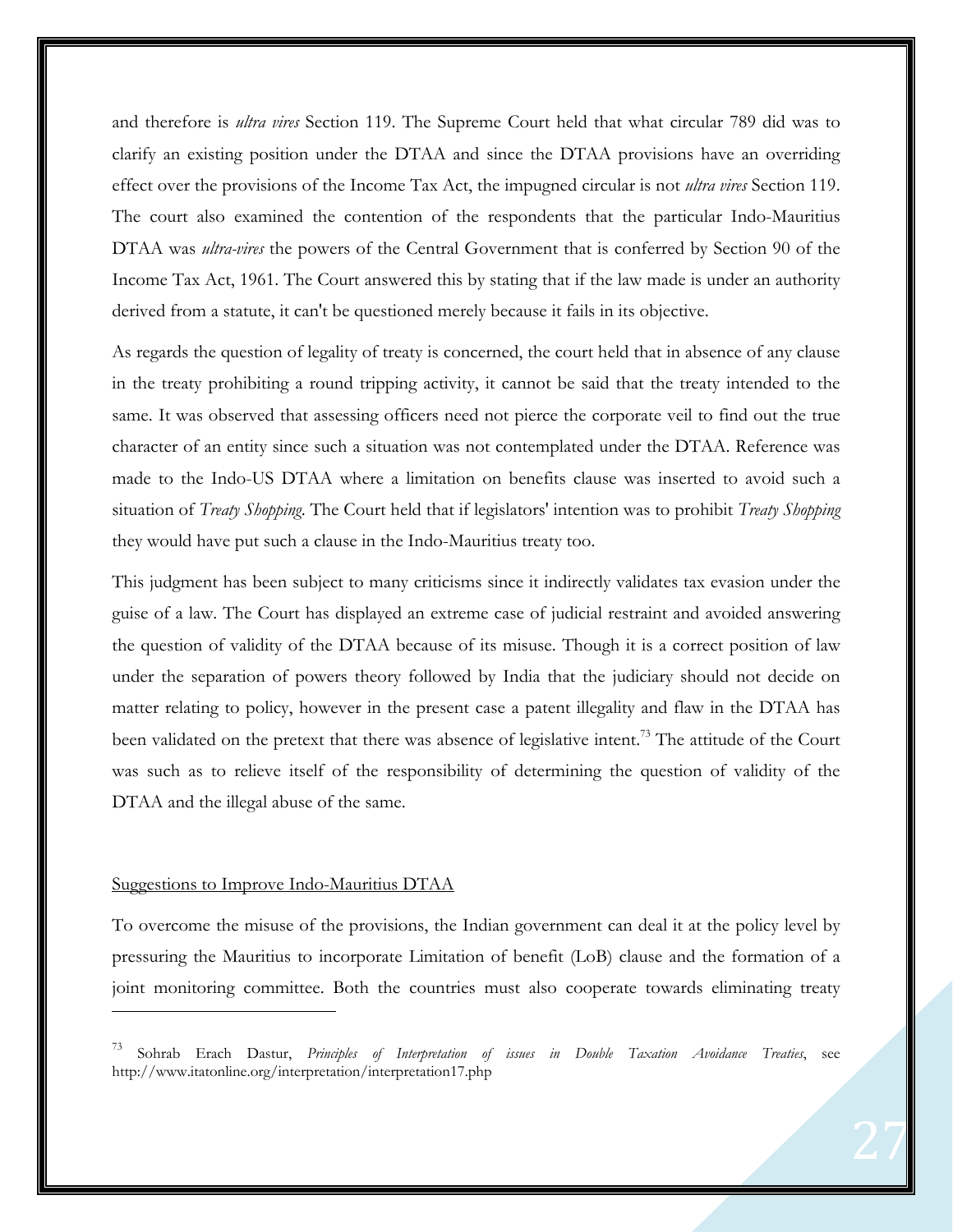abuse by closely monitoring cross-border transactions and ensuring that no *Treaty Shopping* takes place. There is also a need of change in the judicial attitude since through the Azadi Bachao Andolan Case, the Supreme Court had legalised a patently illegal act.

## Limitation of Benefit

 Limitations on benefits provisions generally prohibit third country residents from obtaining treaty benefits. Article 24 Indo- American  $DTAA^{74}$  has a LoB clause, which provides that a minimum of 50% of the shareholding has to be with the residents of the country where the entity seeking benefits is located.<sup>75</sup>.

## Joint Monitoring Committee

 $\overline{a}$ 

 It is also suggested that a high power committee is setup to monitor the transactions that are aimed to evade taxes. There is a need of cooperation from the Mauritian authorities.<sup>76</sup> The Indian authorities should pressurise their Mauritian counterparts since protecting of their interests results in harm to the Indian economy. A high power committee consisting of members from both the countries should be constituted whose permissions should be required before investments beyond a certain level is made into the Indian capital markets. The SEBI should work it tandem with this Authority to monitor the inflow of cash in the markets.

The DTAA's though are great incentive in this era of globalisation and when the economic barriers are disappearing thick and fast, it should not be allowed to be a method for illegal tax evasion, such

<sup>74</sup> Article 24 - LIMITATION ON BENEFITS - *1.* A person (other than an individual) which is a resident of a Contracting State and derives income from the other Contracting State shall be entitled under this Convention to relief from taxation in that other Contracting State only if :

 <sup>(</sup>*a*) more than 50 per cent of the beneficial interest in such person (or in the case of a company, more than 50 per cent of the number of shares of each class of the company's shares) is owned, directly or indirectly, by one or more individual residents of one of the Contracting States, one of the Contracting States or its political sub-divisions or local authorities, or other individuals subject to tax in either Contracting State on their worldwide incomes, or citizens of the United States ; and

<sup>(</sup>*b*) the income of such person is not used in substantial part, directly or indirectly, to meet liabilities (including liabilities for interest or royalties) to persons who are not resident of one of the Contracting States, one of the Contracting States or its political sub-divisions or local authorities, or citizens of the United States.............<br><sup>75</sup> Such a provision prohibits setting up of shell/post-box companies in a third country with the sole

the benefits of the treaty thus preventing *Treaty Shopping* and round tripping. Recently LoB clauses have been incorporated in the Indo-UAE DTAA and Indo-Singapore DTAA

<sup>76</sup> The report of the Joint Parliamentary Committee on Stock Market Scam also stated the Mauritian Authorities were not willing to amend the DTAA since in their opinion would be detrimental to their investor friendly policies and that it would ultimately result in flight of capital from the Country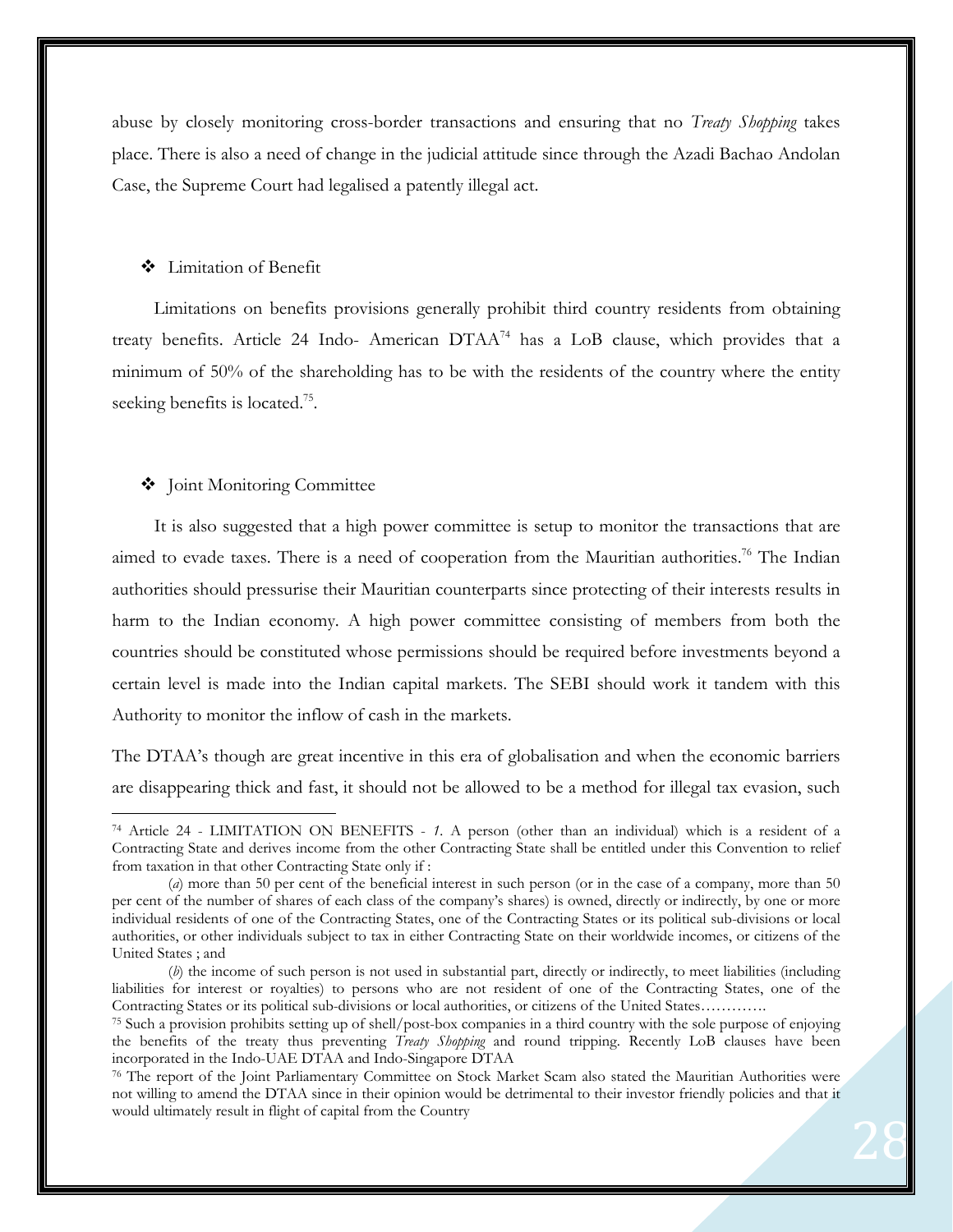that it is causing great revenue loss to one of the party countries. In the present context when the Indian government has successfully negotiated for inclusion of the LoB clauses in the DTAA's with UAE and very recently with Cyprus, Indian should go headstrong and with much assertion upon Mauritius for the inclusion of LoB clause in the DTAA and for the formation of JMC. Such a development is very much expected in the near future with the recent visit of Central Board of Direct Taxation's (CBDT) Chairman to Mauritius for negotiations and from the fact that China-Mauritius treaty being amended very recently so as to equip it to be anti-abusive.<sup>77</sup>

<sup>77</sup> Deepshikha Sikarwar, *Cyprus May Cease To Be Capital Gains Tax Haven*, ECONOMIC TIMES, February 12, 2008 (Edn.)